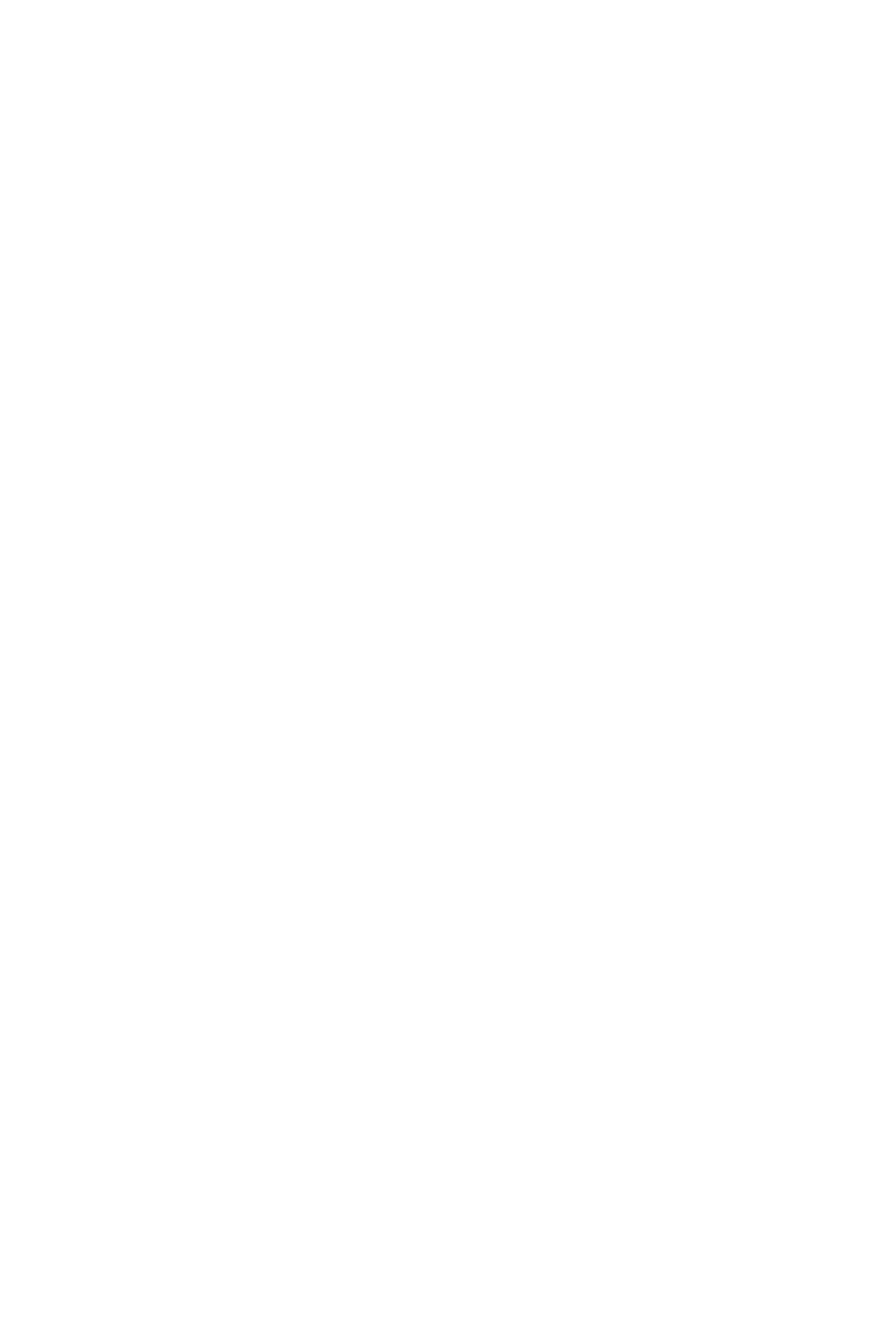

# **Citizen's Charter**

# **2022 (3rd Edition)**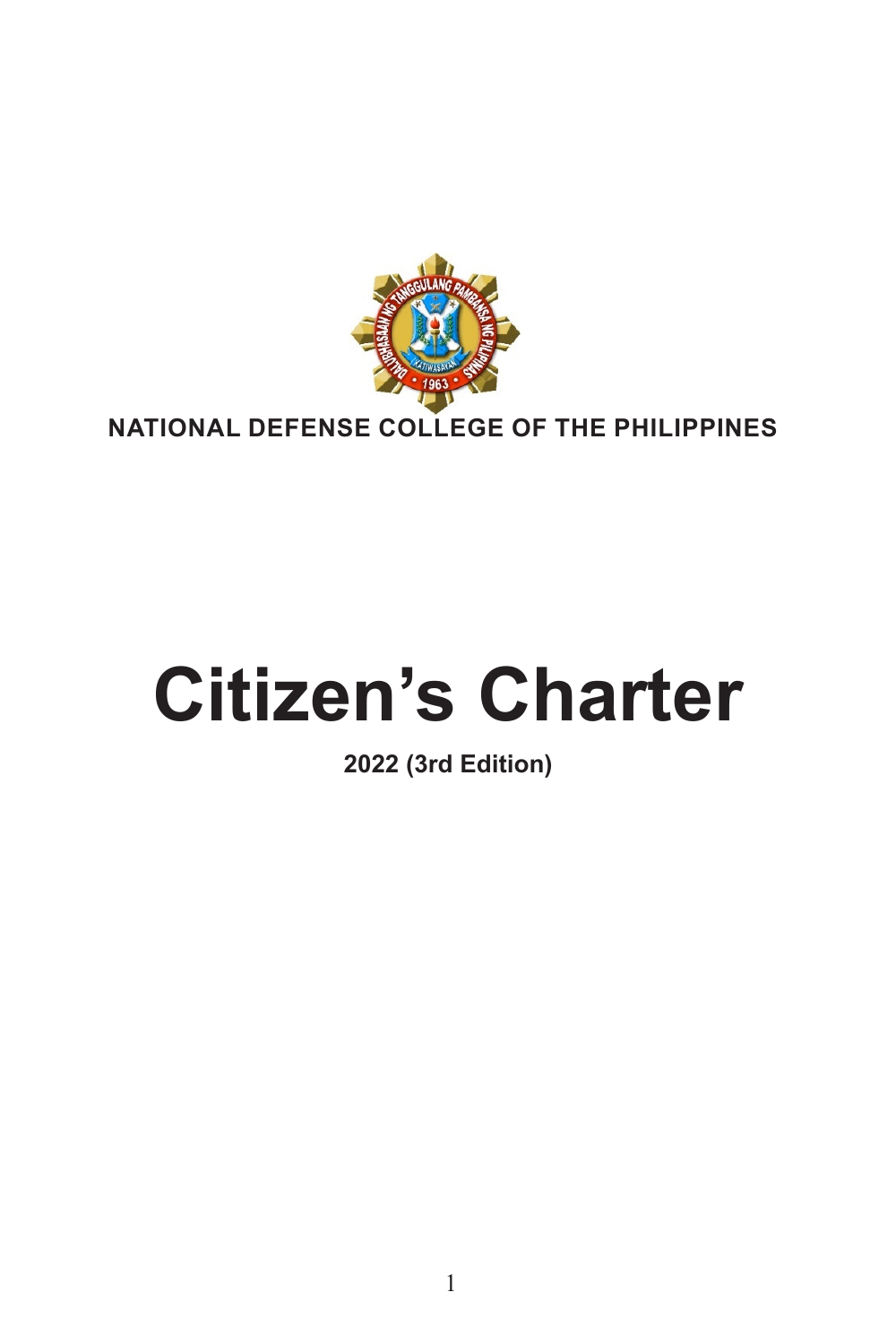#### **Foreword**

**On 28 May 2018, President Rodrigo Roa Duterte**<br>
known as the "Ease of Doing Business and Efficient<br>
Government Service Delivery Act of 2018 " RA 11032 amended signed into law Republic Act (RA) No 11032 otherwise Government Service Delivery Act of 2018." RA 11032 amended RA 9485 or the Anti Red Tape Act of 2007, which aims to promote integrity, accountability, proper management of public affairs and properties as well as to establish effective practice aimed at the prevention of graft and corruption in government. Pursuant to RA 9485, government agencies were directed to develop their respective Citizen's Charter by a task force or committee. The National Defense College of the Philippines (NDCP) launched its Citizen's Charter on 3 September 2009.

With the signing of the Ease of Doing Business and Efficient Government Service Delivery Act, and the Memorandum Circular (MC) 2019-002 or the Guidelines on the Implementation of the Citizen's Charter in Compliance with RA 11032, the Anti-Red Tape Authority (ARTA) directed all government authorities to submit their respective amended Citizens' Charter in accordance with the revised law. MC 2019-002 essentially provided a template in preparing for the amended Citizens' Charter. Among others, MC 2019- 002 noted that the Citizens' Charter must include: a) a comprehensive list of all government services classified into simple, complex, and highly technical transactions; b) the complete requirements and fees for such services; and c) the prescribed processing times of such classified government services which in no case shall exceed corresponding three (3), seven (7), and twenty (20) days under RA 11032.

In this regard, the NDCP promulgates this new Citizens' Charter which marks another important initiative in the history of the College in support of the government's efforts to take appropriate measures in promoting transparency, honesty, responsibility, and efficiency among its officials and employees who are committed to better serve the public.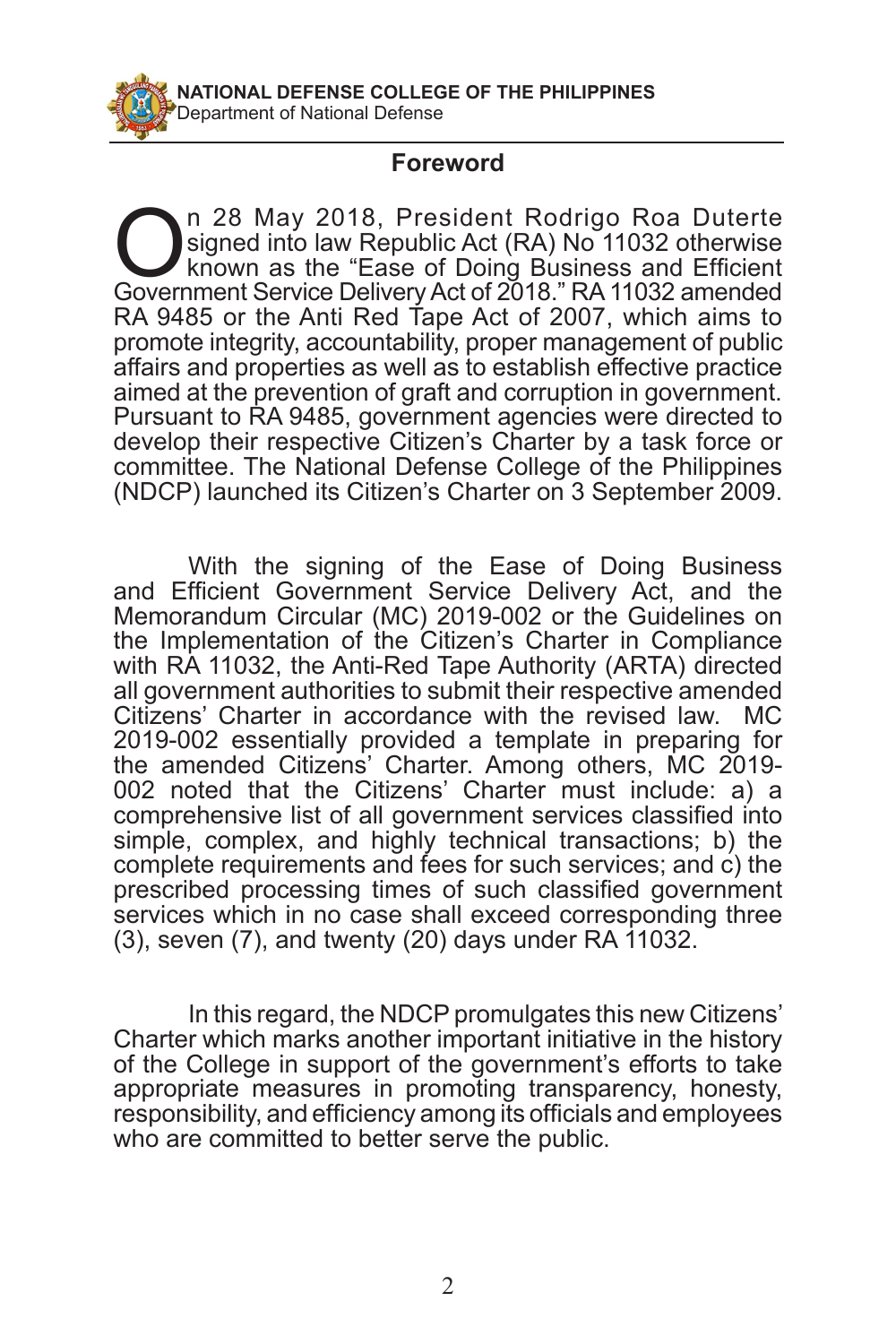

#### **Mandate**

 The National Defense College of the Philippines (NDCP) prepares and develops potential national defense leaders, civilian officials of the difference branches of the government, and the selected executives from the private sector.

#### **Vision**

 To be the center of excellence in educational and policy development for strategic and dynamic leaders in national defense and security by 2022.

#### **Mission**

To prepare and develop potential national security leaders for high positions of responsibility and command, and undertake research and special studies geared toward the enhancement of national defense and security policy formulation and decision-making at the strategic level.

#### **Service of Performance Pledge**

 We, the officials and employees of the National Defense College of the Philippines, commit to provide quality defense and security education services in accordance with the Quality Management System in the fulfillment of its mission.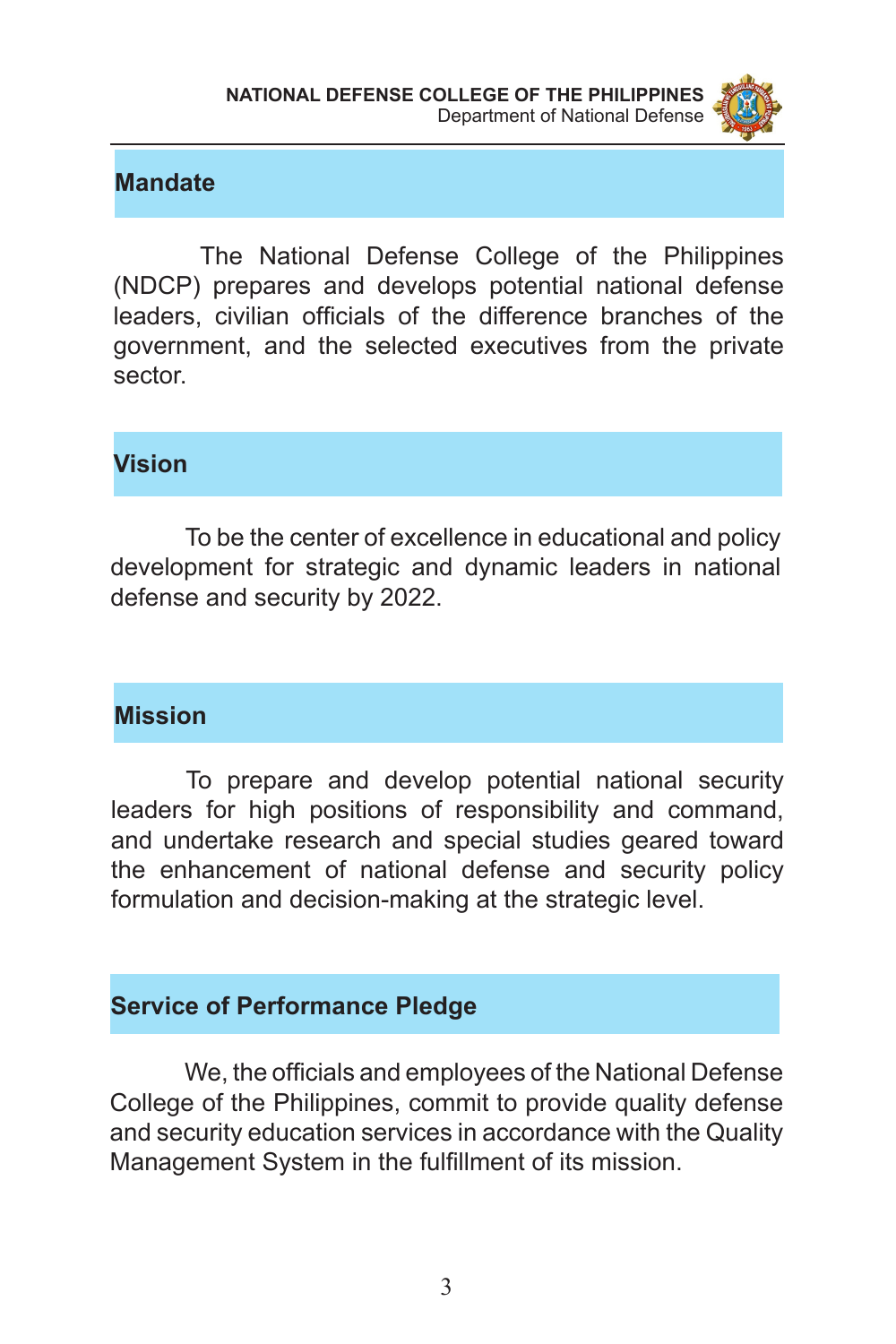**NATIONAL DEFENSE COLLEGE OF THE PHILIPPINES**  Department of National Defense

# **List of Services**

| <b>NDCP's Registrar's Office</b>                                                                               | <b>Page Number</b>     |
|----------------------------------------------------------------------------------------------------------------|------------------------|
| <b>Internal Services</b><br>Processing of Application<br><b>Issuance of Diploma/TOR</b>                        | $5-9$<br>$17 - 18$     |
| <b>NDCP Academic Affairs Division</b>                                                                          | <b>Page Number</b>     |
| <b>Internal Services</b><br>Conduct of the MNSA Program<br><b>Issuance of Clearance</b>                        | $10 - 13$<br>$14 - 16$ |
| <b>NDCP Administrative Division</b>                                                                            |                        |
| <b>Internal Services</b><br><b>Recruitment and Selection</b><br>Processing and Issuance of<br>Leave of Absence | 19-23<br>24-27         |

## **EDUCATION**

Defense and Security Education, Research, and Training

## **CLIENTS**

- 1. Applicants from:
	- a. Civilian Government Sector
	- b. Military Sector
	- c. Private Sector/NGOs
	- d. Foreign Students
- 2. MNSA Graduates
- 3. Alumni of Other Short Courses
- 4. NDCP Personnel
- 5. Applicants who want to join the NDCP workforce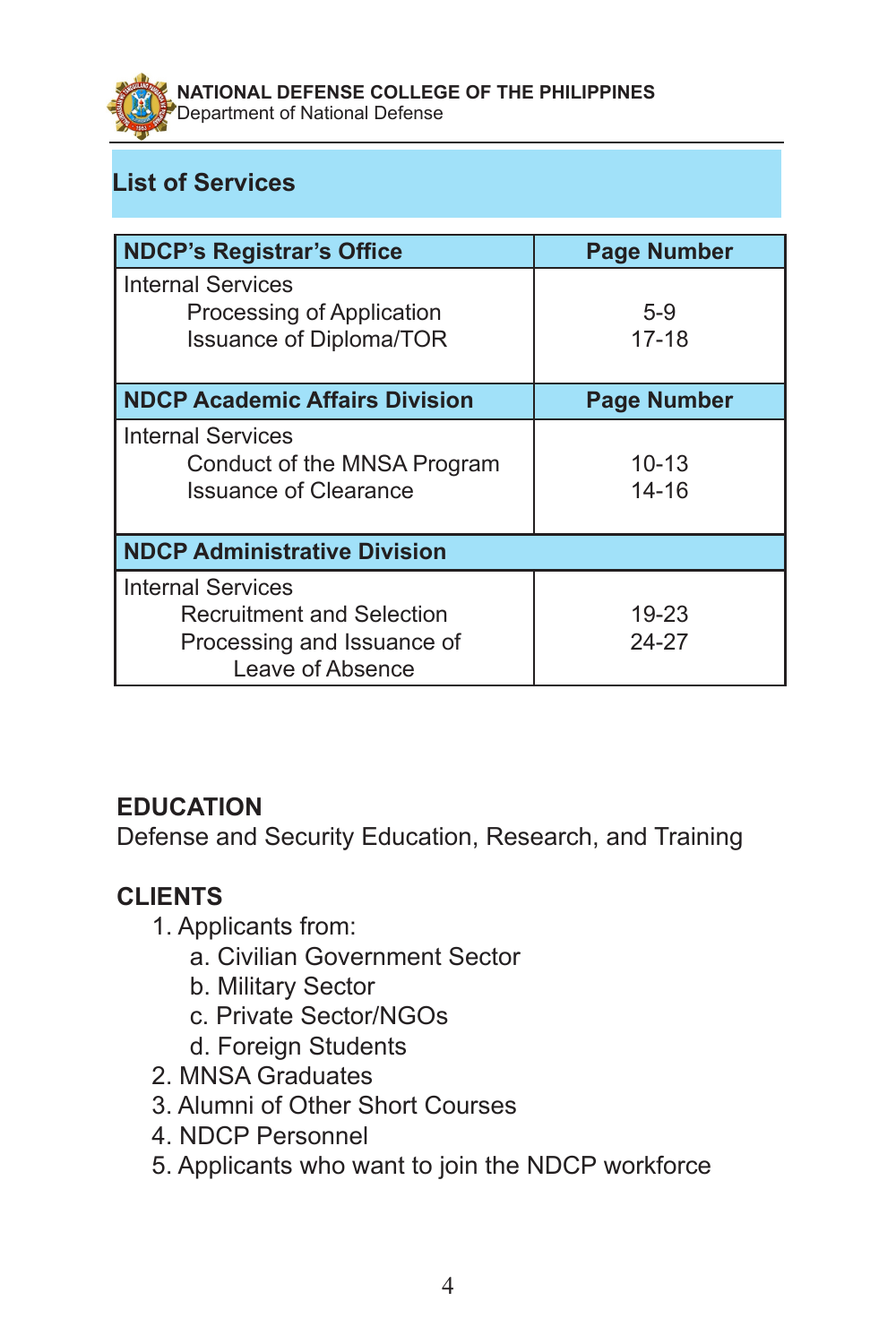

## **NDCP REGISTRAR'S OFFICE Internal Service: Processing of Application**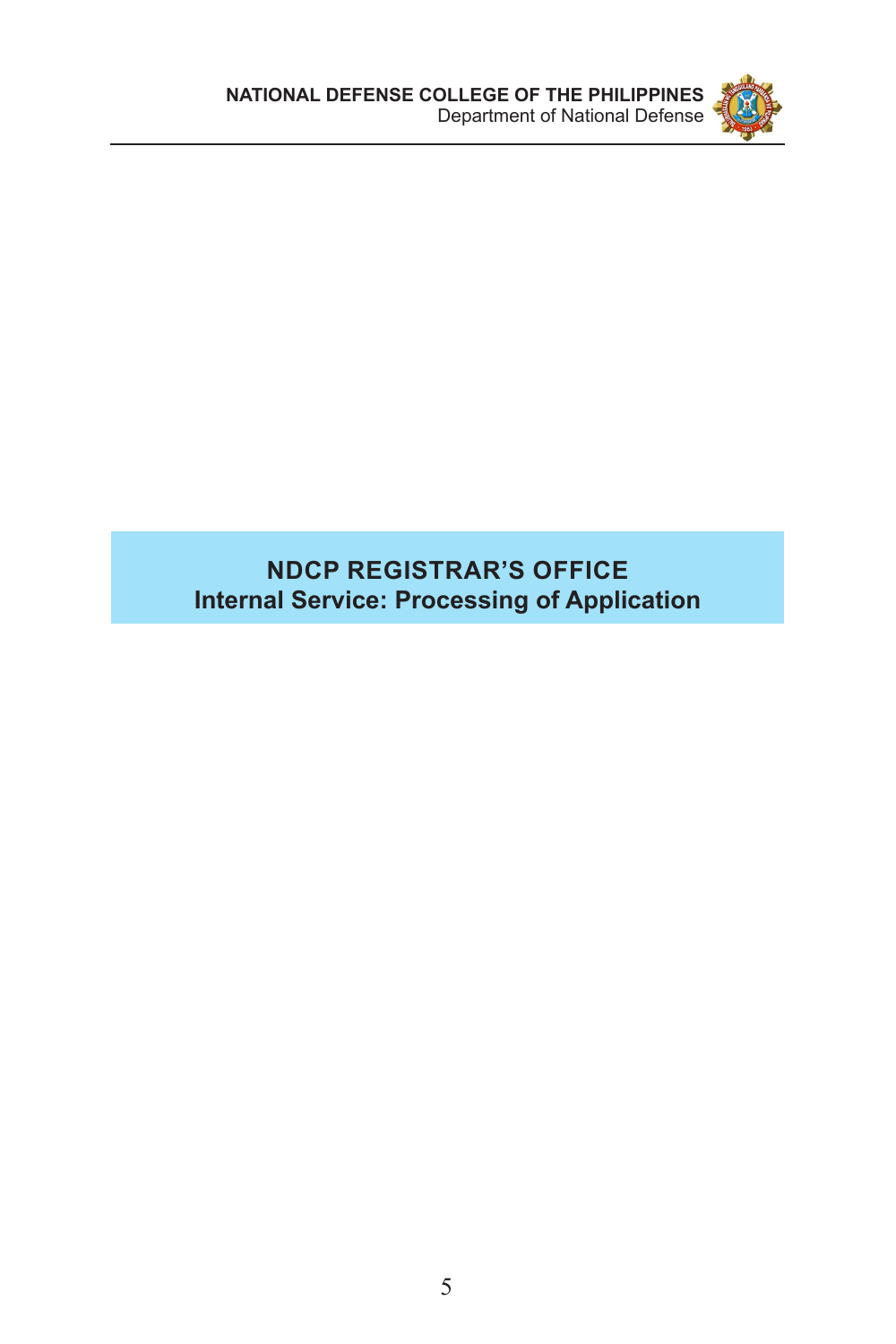

#### **I. PROCESSING OF APPLICATION**

*This is designed to process more than one transaction which starts with the coordination and submission of requirements for admission to the MNSA Program up to participation in the in-processing. The admission and selection of qualified candidates in the MNSA scholarship is conducted by the Board of Admissions.*

| Office or<br>Division:                                                                 | Registrar's Office                                                                                                                                            |                                                                                                                                                                          |
|----------------------------------------------------------------------------------------|---------------------------------------------------------------------------------------------------------------------------------------------------------------|--------------------------------------------------------------------------------------------------------------------------------------------------------------------------|
| Classification:                                                                        | Simple                                                                                                                                                        |                                                                                                                                                                          |
| Type of<br>Transaction:                                                                | Government to general public (G2C)                                                                                                                            |                                                                                                                                                                          |
| Who may avail:                                                                         |                                                                                                                                                               | Selected executives from the civilian government and<br>private sectors, and senior military officers (Lt Col /<br>Navy Commander or equivalent) including Allied Forces |
|                                                                                        | <b>Checklist of Requirements</b><br>(1 copy each)                                                                                                             | Where to Secure                                                                                                                                                          |
| 1. MNSA Application Form<br>(NDCP Forms 1-5)                                           |                                                                                                                                                               | 1. NDCP Registrar's Office                                                                                                                                               |
|                                                                                        |                                                                                                                                                               | 2. Concerned Office                                                                                                                                                      |
| 2.                                                                                     | Nomination from the Head/<br>Chief Executive Officer of the<br>Department, Office, Agency,<br>Legally existing Organization<br>or Association, as applicable; | 3. School where the applicant                                                                                                                                            |
| 3. Certified copy of the diploma<br>and original copy of the<br>transcript of records; |                                                                                                                                                               | graduated                                                                                                                                                                |
| Certificate attesting to the<br>fitness:                                               | 4. Birth Certificate (PSA), Medical<br>applicant's physical & mental                                                                                          | 4. Philippine Statistics Authority<br>and any government or military<br>hospital                                                                                         |
| 5.<br>application.                                                                     | Local Clearances (RTC, NBI,<br>Police, Mayor, & Barangay) and<br>other documents required upon                                                                | 5. Concerned national and local<br>government office                                                                                                                     |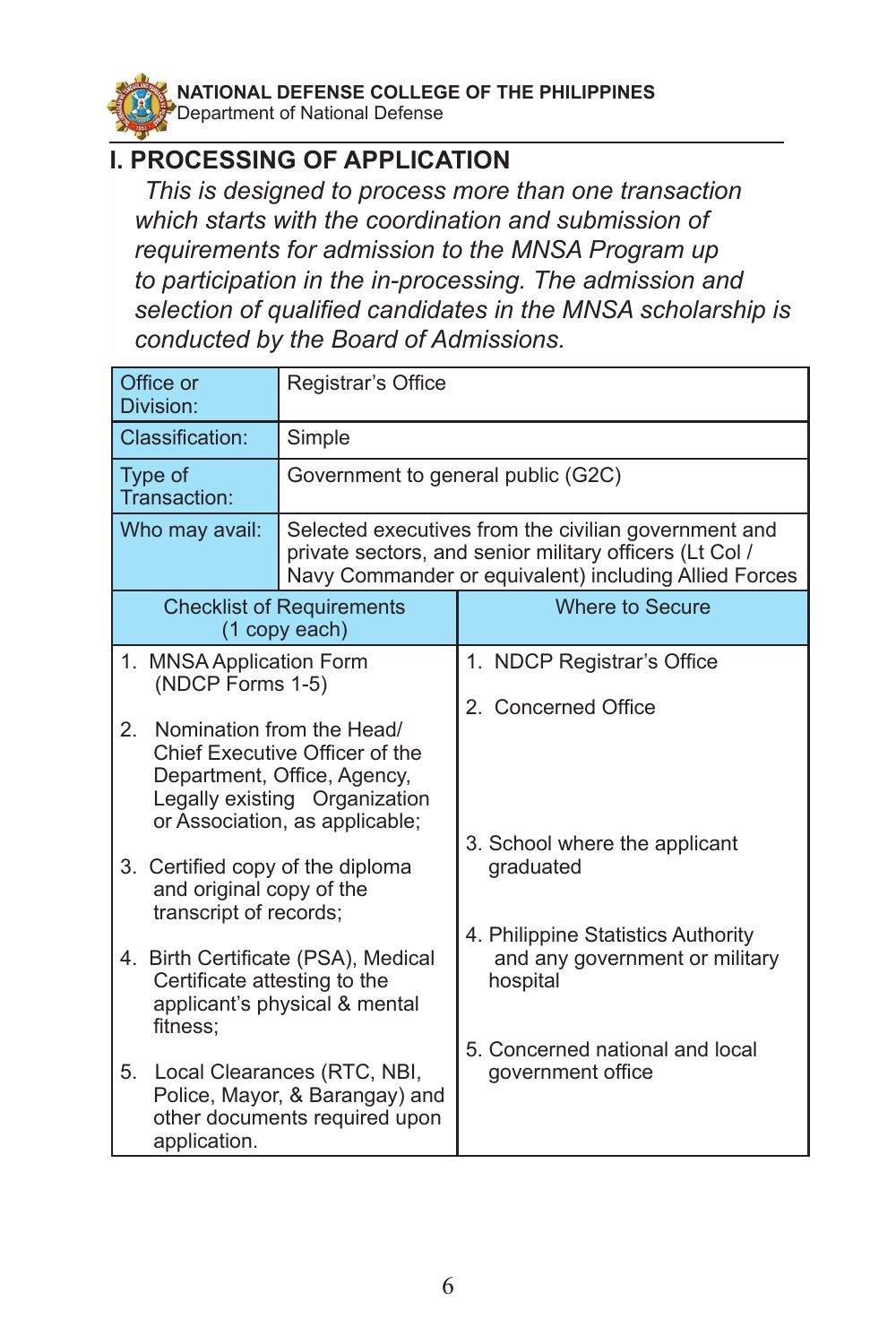



| <b>Client Steps</b>                                                        | <b>Agency Action</b>                                                                                                                                                                               | Fees<br>to be<br>Paid | Processing<br>Time             | Person/<br>& Office<br>Responsible<br>& Location      |
|----------------------------------------------------------------------------|----------------------------------------------------------------------------------------------------------------------------------------------------------------------------------------------------|-----------------------|--------------------------------|-------------------------------------------------------|
| 1. Coordinates<br>with NDCP re<br>requirements<br>for admission<br>to MNSA | 1. Sends<br>invitation to<br>government<br>agencies<br>and local<br>government<br>units                                                                                                            | None                  | 3 minutes<br>per invitation    | College<br>Registrar/<br>Registrar's<br><b>Office</b> |
| 2. Fill-up<br>application<br>form                                          | 2. Receive &<br>verify if the<br>applicants<br>are qualified<br>to take the<br>course,<br>check if the<br>application<br>is completely<br>filled out<br>& all the<br>requirements<br>are attached. | None                  | 5 minutes<br>per<br>applicant  | College<br>Registrar/<br>Registrar's<br><b>Office</b> |
| 3. Preliminary<br>interview                                                | 3. Conduct a<br>preliminary<br>interview for<br>each applicant<br>and schedule<br>those who<br>qualify for the<br>Test (MNSA<br>AT)                                                                | None                  | 10 minutes<br>per<br>applicant | College<br>Registrar/<br>Registrar's<br>Office        |
| 4. Written<br>examination                                                  | 4. Conduct<br>of 1.the<br>the MNSA<br><b>Admission Test</b><br>4.1<br>Neuropsycho-<br>logical Exam<br>4.2 Essay/                                                                                   | None                  | 8 hours                        | College<br>Registrar/<br>Registrar's<br>Office        |
|                                                                            | <b>Written Test</b>                                                                                                                                                                                |                       | 3 hours                        |                                                       |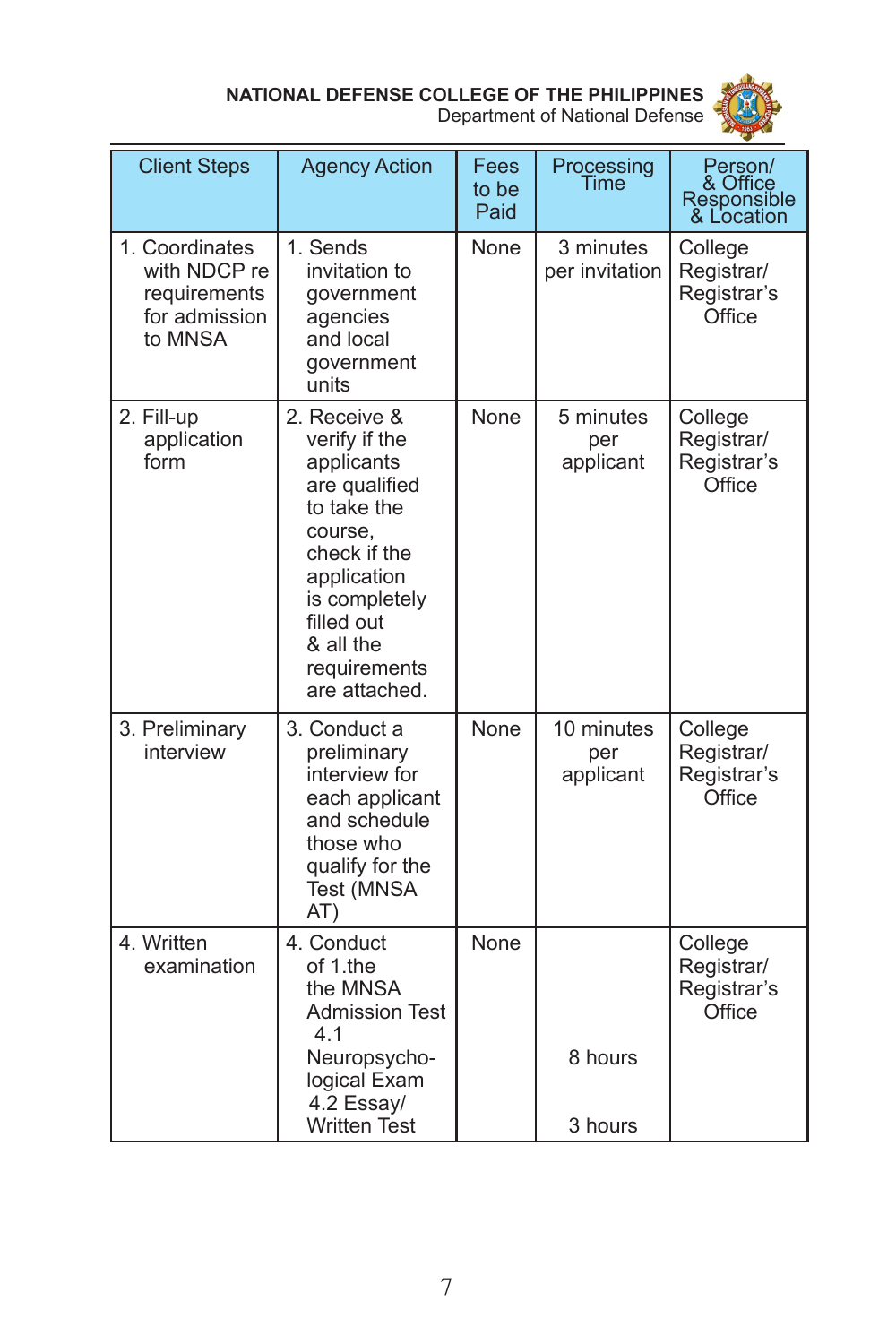

| <b>Client Steps</b>                                           | <b>Agency Action</b>                                                                                                                               | Fees<br>to be<br>Paid | Processing<br>Time                   | Person/<br>& Office<br>Responsible<br>& Location      |
|---------------------------------------------------------------|----------------------------------------------------------------------------------------------------------------------------------------------------|-----------------------|--------------------------------------|-------------------------------------------------------|
| 5. Panel interview                                            | 5. Conduct<br>panel inteview<br>to applicant                                                                                                       | None                  | $20 - 30$<br>minute per<br>applicant | College<br>Registrar/<br>Registrar's<br>Office        |
| 6. Wait for the<br>results of<br>examinations                 | 6. The Board<br>of Admission<br>(BOA)<br>submits<br>the list of<br>recommended<br>candidates<br>for the MNSA<br>Program.                           | None                  | 3 hours                              | College<br>Registrar/<br>Registrar's<br>Office        |
| 7. Wait for the<br>notification<br>letter from<br><b>NDCP</b> | 7. P, NDCP<br>submits to<br>the Secretary<br>of National<br>Defense<br>(SND)<br>the list of<br>recommended<br>candidates<br>to the MNSA<br>program | None                  | 30<br>minutes                        | College<br>Registrar/<br>Registrar's<br>Office        |
| 8. Wait for the<br>notification<br>letter from<br><b>NDCP</b> | 8. The SND<br>issues<br>Department<br>Order re<br>Admission<br>of scholars<br>to the MNSA<br>Program                                               | None                  | 1-2 weeks                            | College<br>Registrar/<br>Registrar's<br><b>Office</b> |
| 9. Wait for the<br>notification<br>letter from<br><b>NDCP</b> | 9. Registrar<br>prepares<br>notification<br>letters to the<br>admittees and<br>non-admitess<br>to the MNSA<br>program.                             | None                  | 1 minute<br>per scholar              | College<br>Registrar/<br>Registrar's<br>Office        |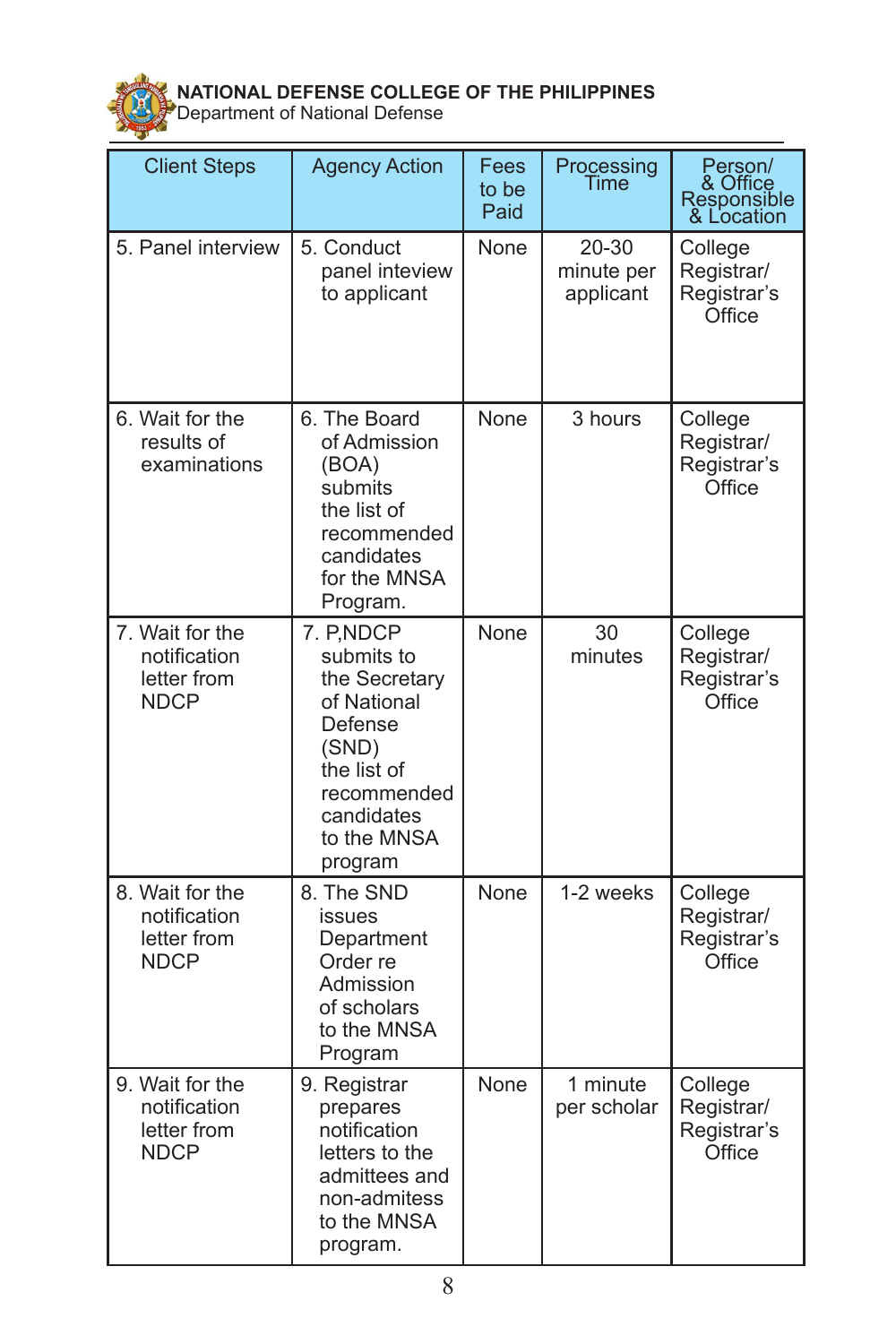

Department of National Defense

| <b>Client Steps</b>                                           | <b>Agency Action</b>                                                                                                                                                                                                                                                                        | Fees<br>to be<br>Paid | Processing<br>Time | Person/<br>& Office<br>Responsible<br>& Location             |
|---------------------------------------------------------------|---------------------------------------------------------------------------------------------------------------------------------------------------------------------------------------------------------------------------------------------------------------------------------------------|-----------------------|--------------------|--------------------------------------------------------------|
| 10. Participation<br>in<br>in-processing                      | 10. In<br>processing<br>activities:<br>10.1 On line &<br>ID registration<br>10.2 Decal<br>application<br>10.3 Student<br>dorm signup<br>(if will avail)<br>10.3 Medical<br>and eye check<br>up<br>10.4 Uniform<br>measurement<br>10.5 Guided<br><b>NDCP Tour</b><br>10.6 Release<br>of Kits | None                  | 1 day              | Chief, AAD,<br>Academic<br><b>Affairs</b><br><b>Division</b> |
| <b>Total Fees to be Paid</b>                                  |                                                                                                                                                                                                                                                                                             |                       |                    | <b>None</b>                                                  |
| <b>Total Processing Time for Processing of</b><br>Annlication |                                                                                                                                                                                                                                                                                             |                       |                    | 15 days, 16 hrs, and 32<br>minutes                           |

Application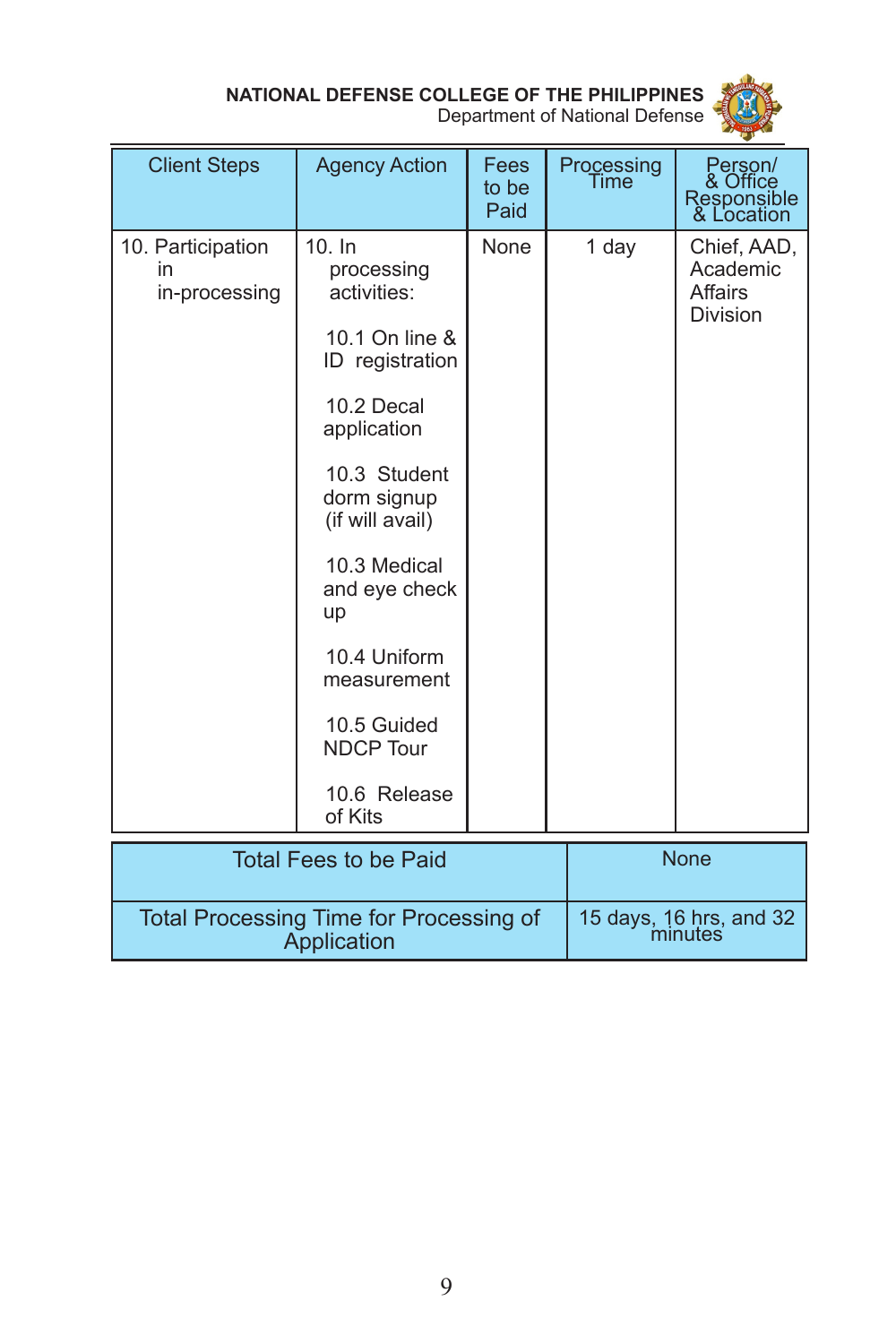

## **NDCP ACADEMIC AFFAIRS DIVISION Internal Service: Conduct of MNSA Program**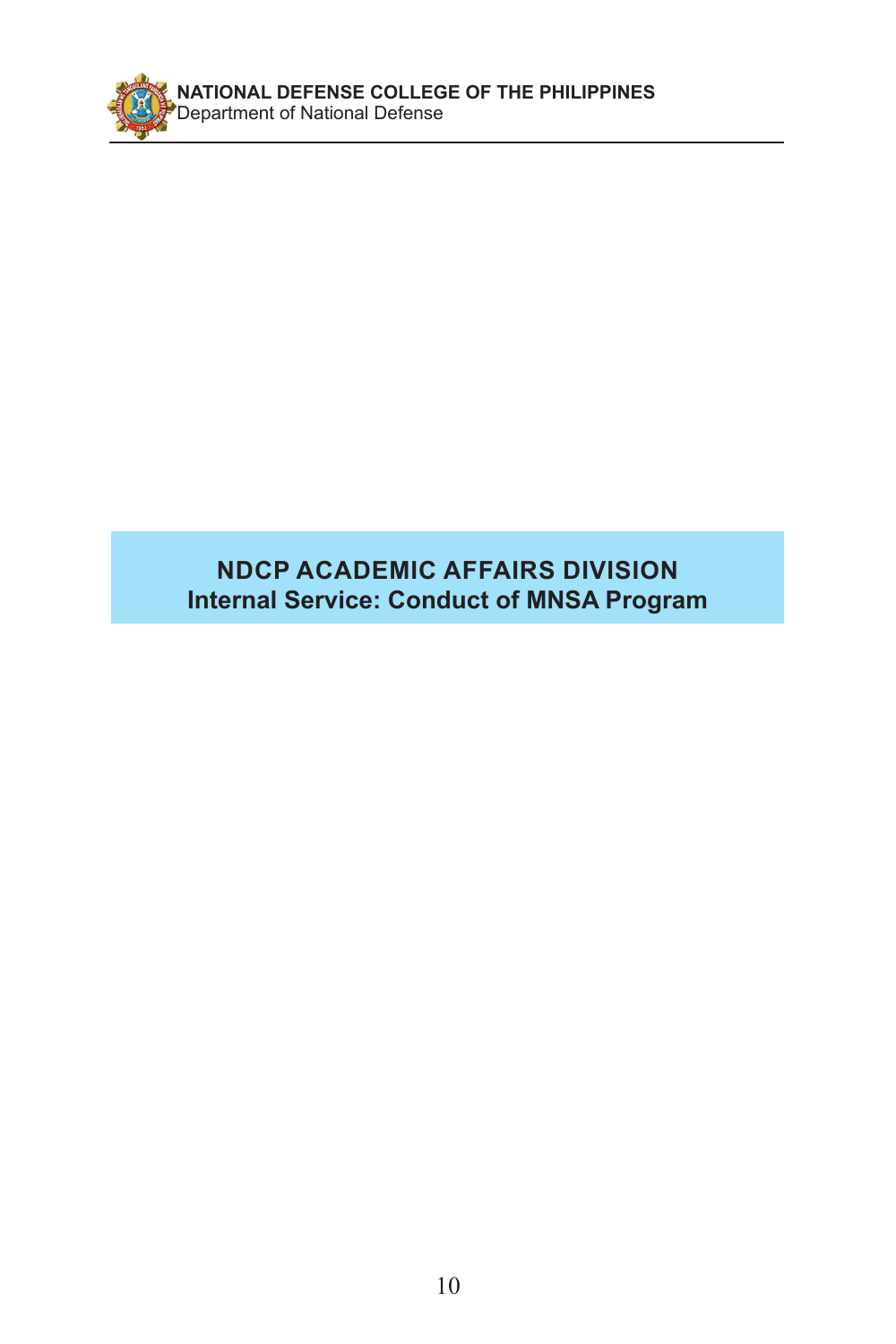

#### **II. CONDUCT OF MNSA PROGRAM**

The NDCP, through the Academic Affairs Division conducts the one-year MNSA program from October to September of the following academic year. Admitted scholars undergo a one-year fulltime graduate course, consisting of 39 units earned through various forms of lectures, thesis writing, as well as local and foreign field studies to complete the course.

| Office or Division:                                                                                         | <b>Academic Affairs Division</b>                                                                                                                              |                                                                                                                                                                      |                        |                                                                                                                                                   |
|-------------------------------------------------------------------------------------------------------------|---------------------------------------------------------------------------------------------------------------------------------------------------------------|----------------------------------------------------------------------------------------------------------------------------------------------------------------------|------------------------|---------------------------------------------------------------------------------------------------------------------------------------------------|
| Classification:                                                                                             | Simple                                                                                                                                                        |                                                                                                                                                                      |                        |                                                                                                                                                   |
| Type of<br>Transaction:                                                                                     | Government to Students (G2C)                                                                                                                                  |                                                                                                                                                                      |                        |                                                                                                                                                   |
| Who may avail:                                                                                              | <b>MNSA Students</b>                                                                                                                                          |                                                                                                                                                                      |                        |                                                                                                                                                   |
| <b>Checklist of Requirements</b>                                                                            |                                                                                                                                                               |                                                                                                                                                                      | <b>Where to Secure</b> |                                                                                                                                                   |
| Department Order approved<br>by SND (All qualified MNSA<br>students will be provided a 1 copy<br>of the DO) |                                                                                                                                                               | <b>NDCP Academic Affairs Division</b>                                                                                                                                |                        |                                                                                                                                                   |
| <b>Client Steps</b>                                                                                         | <b>Agency Action</b>                                                                                                                                          | Fees to<br>be Paid                                                                                                                                                   | Processing<br>Time     | Person/<br>& Office<br>Responsible<br>& Location                                                                                                  |
| 1. Participation in<br>formal opening<br>and orientation                                                    | 1. Conduct<br>opening<br>program<br>and<br>orientation<br>of the<br>incoming<br>class                                                                         | <b>None</b>                                                                                                                                                          | 1 day                  | Academic<br>Affairs<br>Division,<br>Classroom<br>1, 2nd Flr,<br><b>NDCP Main</b><br>Bldg.                                                         |
| 2. Attendance<br>in MNSA<br>Program<br>(Term I)                                                             | 2. Attendance<br>to the<br>following<br>modules:<br>2.1 NSA 201<br>2.2 NSA 202<br>2.3 NSA 203<br>2.4<br><b>NSA</b><br>204A<br>2.5 NSA 205<br>2.6 NSA 207<br>A | None<br>(Except those<br>who avail of the<br>billeting at PhP<br>2,500.00 per pax<br>per month and<br>photocopying<br>services (PhP<br>080 and PhP<br>1.00 per copy) | 6 months               | Academic<br><b>Affairs</b><br><b>Division</b><br>Academic<br><b>Affairs</b><br>Division,<br>Classroom<br>1, 2nd Flr,<br><b>NDCP Main</b><br>Bldg. |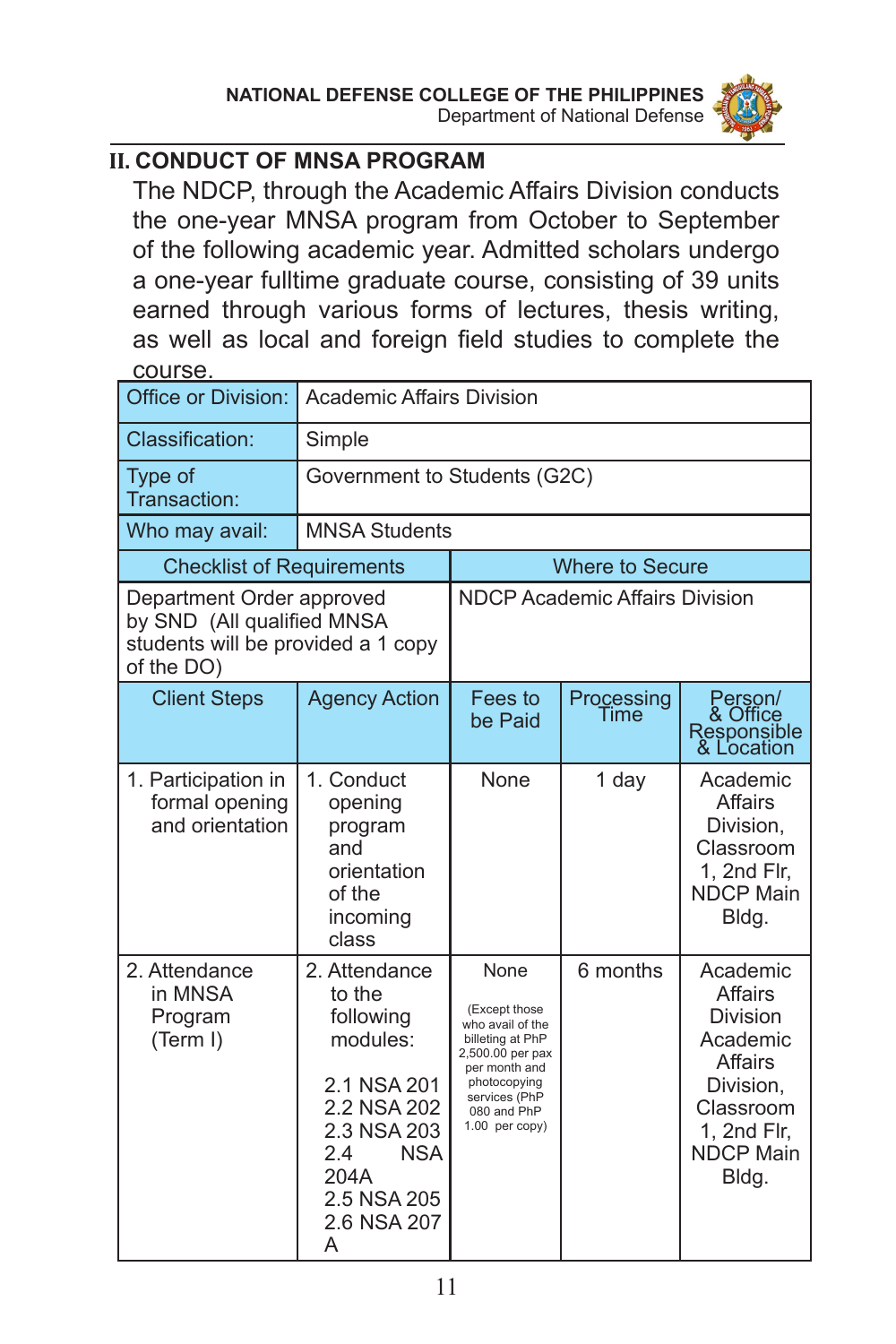

| <b>Client Steps</b>                                                       | <b>Agency Action</b>                                                                                                                            | Fees to<br>be Paid                                                                                                                                                                                                                            | Processing<br>Time | Person/<br>& Office<br>Responsible<br>& Location                                                 |
|---------------------------------------------------------------------------|-------------------------------------------------------------------------------------------------------------------------------------------------|-----------------------------------------------------------------------------------------------------------------------------------------------------------------------------------------------------------------------------------------------|--------------------|--------------------------------------------------------------------------------------------------|
|                                                                           |                                                                                                                                                 | for short and<br>legal size paper,<br>respectively)<br>at NDCP.                                                                                                                                                                               |                    |                                                                                                  |
| 3. Attendance<br>in MNSA<br>Program<br>(Term II)                          | 3. Attendance<br>to the<br>following<br>modules:<br>3.1 NSA 206<br>3.2 NSA 207<br>B<br>3.3 NSA 208<br>3.4 NSA 209<br>3.5 NSA 210<br><b>NSDS</b> | None<br>(Except those<br>who avail of the<br>billeting at PhP<br>2,500.00 per pax<br>per month and<br>photocopying<br>services (PhP<br>080 and PhP<br>1.00 per copy<br>for short and<br>legal size paper,<br>respectively)<br>at NDCP.        | 6 months           | Academic<br><b>Affairs</b><br>Division,<br>Classroom<br>1, 2nd Flr,<br><b>NDCP Main</b><br>Bldg. |
| 4. Attendance<br>in MNSA<br>Program (Term<br>III)                         | 4. Attendance<br>to the<br>following<br>modules:<br>4.1 NSA 300<br><b>GSDS</b>                                                                  |                                                                                                                                                                                                                                               | 4 months           | Academic<br><b>Affairs</b><br>Division,<br>Classroom<br>1, 2nd Flr,<br><b>NDCP Main</b><br>Bldg. |
| 5. Attendance<br>in MNSA<br>Program                                       | 5. Thesis<br>Writing and<br><b>Thesis Final</b><br>Defense                                                                                      |                                                                                                                                                                                                                                               | June to<br>August  | Academic<br>Affairs<br>Division,<br>Classroom<br>1, 2nd Flr,<br><b>NDCP Main</b><br>Bldg.        |
| 6. Participation<br>in course<br>integration<br>and evaluation<br>process | 6. Conduct<br>course<br>integration,<br>program<br>evaluation,<br>and course<br>assessment                                                      | <b>None</b><br>(Except those<br>who avail of the<br>billeting at PhP<br>2,500.00 per pax<br>per month and<br>photocopying<br>services (PhP<br>080 and PhP<br>1.00 per copy<br>for short and<br>legal size paper,<br>respectively)<br>at NDCP. |                    | Academic<br><b>Affairs</b><br>Division,<br>Classroom<br>1, 2nd Flr,<br><b>NDCP Main</b><br>Bldg. |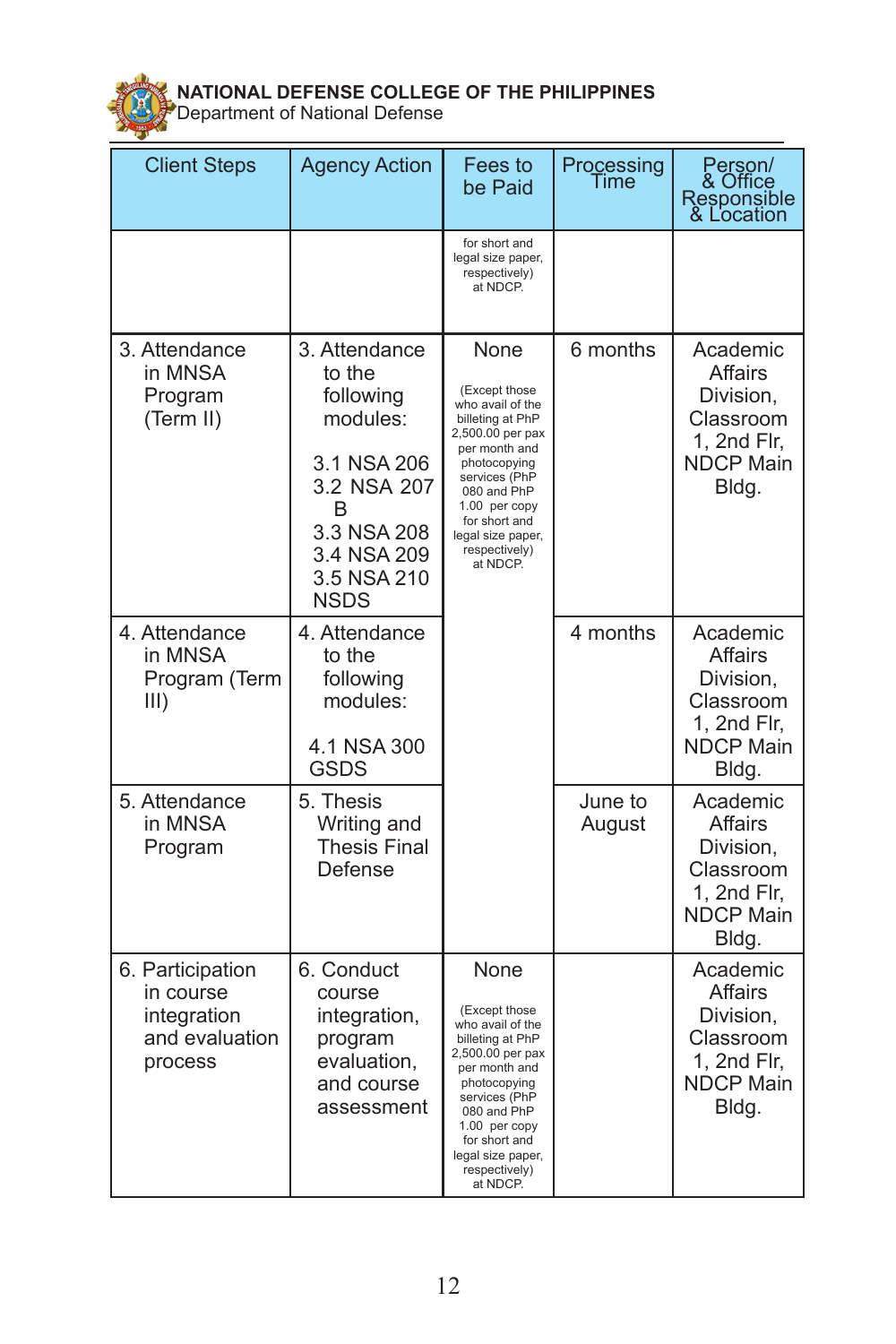

| <b>Client Steps</b>                            | <b>Agency Action</b>               | Fees to<br>be Paid | Processing<br>Time | Person/<br>& Office<br>Responsible<br>& Location                                          |
|------------------------------------------------|------------------------------------|--------------------|--------------------|-------------------------------------------------------------------------------------------|
| 7. Participation<br>in Conferment<br>Exercises | Conduct<br>Conferment<br>Exercises | None               | half day           | Academic<br>Affairs<br>Division.<br>Classroom<br>1, 2nd Flr,<br><b>NDCP Main</b><br>Bldg. |

| <b>Total Fees to be Paid</b>                                   | Billeting Fee:<br>PhP 2,500.00/pax per<br>month<br>• Photocopying<br>services: PhP 080 and<br>PhP 1.00 per copy for<br>short and legal size<br>paper, respectively |
|----------------------------------------------------------------|--------------------------------------------------------------------------------------------------------------------------------------------------------------------|
| <b>Total Processing Time for<br/>Processing of Application</b> | 11 months<br>(October to September)                                                                                                                                |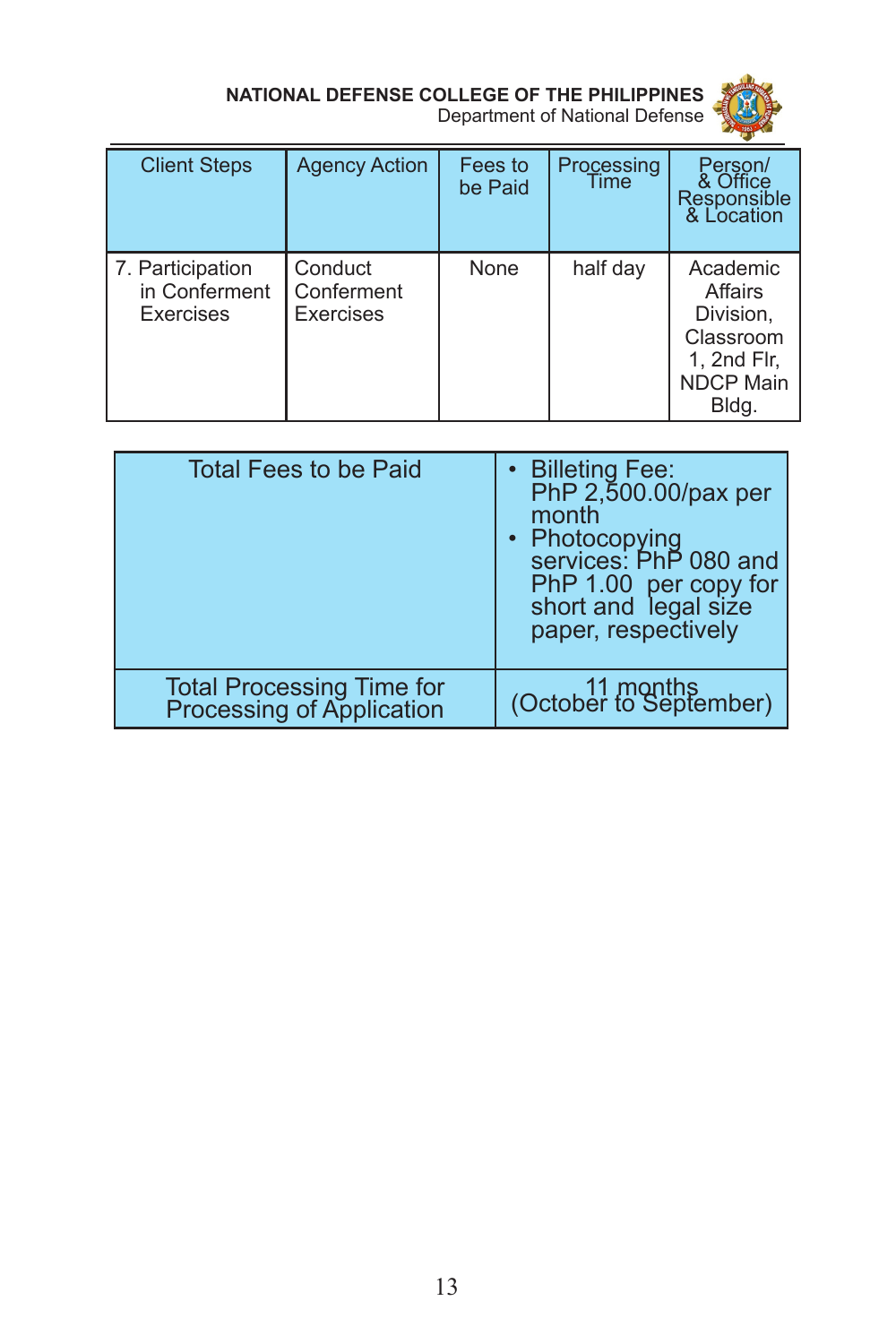

### **NDCP ACADEMIC AFFAIRS DIVISION Internal Service: Issuance of Clearance**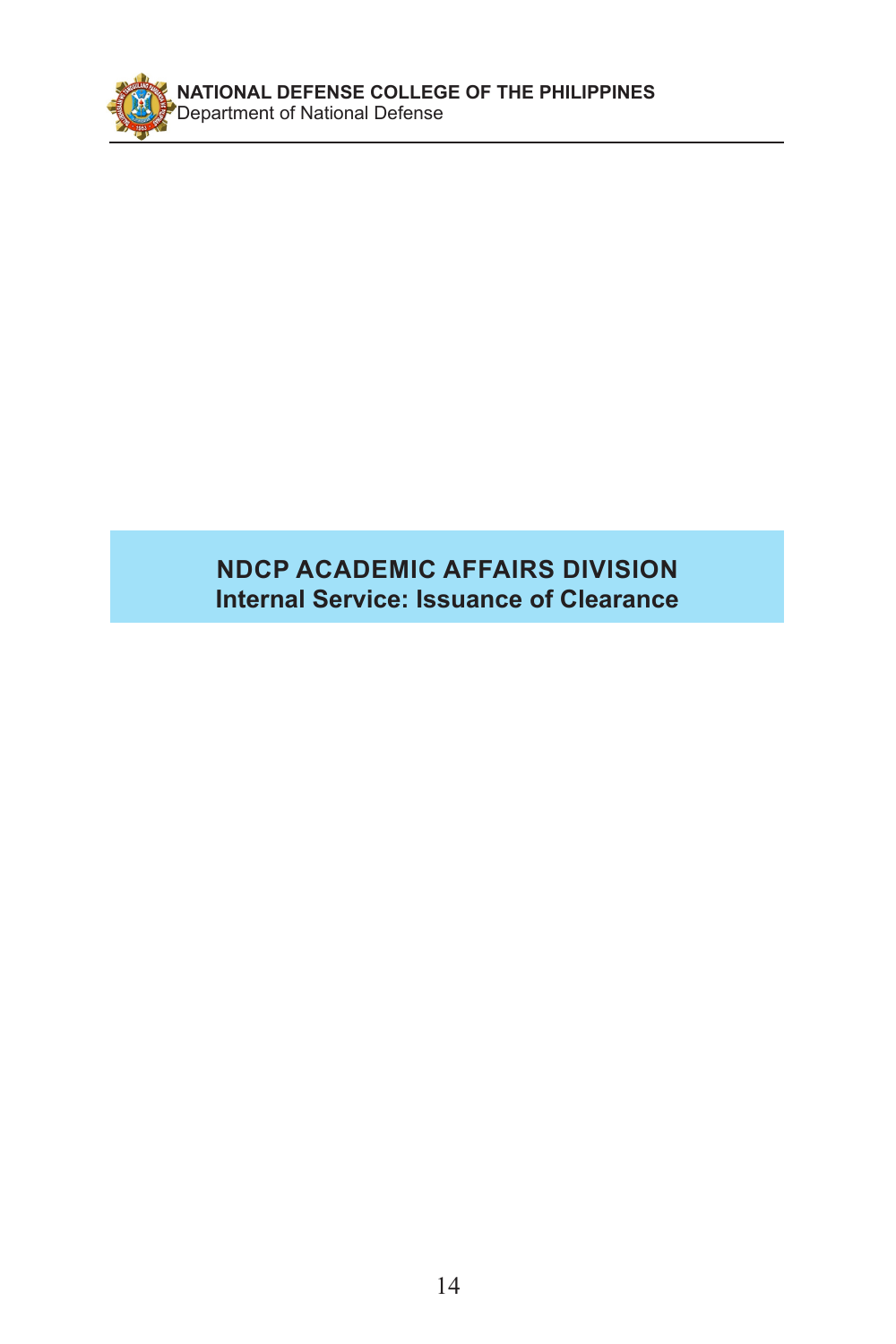

### **III. ISSUANCE OF CLEARANCE**

*The Academic Affairs Division issues clearance to students who have completed all academic requirements for the MNSA program, and settled all logistics and financial accounts.*

| Office or Division:                                                                                                                                                                                                                             |                                                                                                                                                                                                                                                             | <b>Academic Affairs Division</b> |                    |                                                                                                                                                                                       |  |
|-------------------------------------------------------------------------------------------------------------------------------------------------------------------------------------------------------------------------------------------------|-------------------------------------------------------------------------------------------------------------------------------------------------------------------------------------------------------------------------------------------------------------|----------------------------------|--------------------|---------------------------------------------------------------------------------------------------------------------------------------------------------------------------------------|--|
| Classification:                                                                                                                                                                                                                                 | Simple                                                                                                                                                                                                                                                      |                                  |                    |                                                                                                                                                                                       |  |
| Type of<br>Transaction:                                                                                                                                                                                                                         | Government to Students (G2C)                                                                                                                                                                                                                                |                                  |                    |                                                                                                                                                                                       |  |
| Who may avail:                                                                                                                                                                                                                                  | <b>MNSA Graduates</b>                                                                                                                                                                                                                                       |                                  |                    |                                                                                                                                                                                       |  |
|                                                                                                                                                                                                                                                 | <b>Checklist of Requirements</b>                                                                                                                                                                                                                            |                                  | Where to Secure    |                                                                                                                                                                                       |  |
| Complete all Academic<br>requirements (5 hardbound book<br>copies of thesis duly signed by the<br>adviser and three panel members)                                                                                                              |                                                                                                                                                                                                                                                             | <b>Academic Affairs Division</b> |                    |                                                                                                                                                                                       |  |
| <b>Client Steps</b>                                                                                                                                                                                                                             | <b>Agency Action</b>                                                                                                                                                                                                                                        | Fees to<br>be Paid               | Processing<br>Time | Person/<br>& Office<br>Responsible<br>& Location                                                                                                                                      |  |
| 1. Fill-up<br>clearance<br>form upon:<br>1.1 Return of<br>borrowed<br>books<br>1.2. Settle-<br>ment of<br>financial<br>accounts<br>(billeting,<br>photocopy,<br>etc)<br>1.3 Comple-<br>tion of all<br>necessary<br>papers<br>re MNSA<br>program | 1. Receive and<br>review the<br>submission<br>of all<br>necessary<br>require-<br>ments before<br>providing a<br>copy of the<br>clearance<br>form to<br><b>MNSA</b><br>graduates.<br>2. Have the<br>clearance<br>signed by the<br>authorized<br>signatories. | None                             | 3 days             | Chief,<br>Academic<br>Affairs<br><b>Division</b><br>Academic<br>Affairs<br>Division<br>Academic<br>Affairs<br>Division,<br><b>Room 218</b><br>and 220, 2nd<br>Flr, NDCP<br>Main Bldg. |  |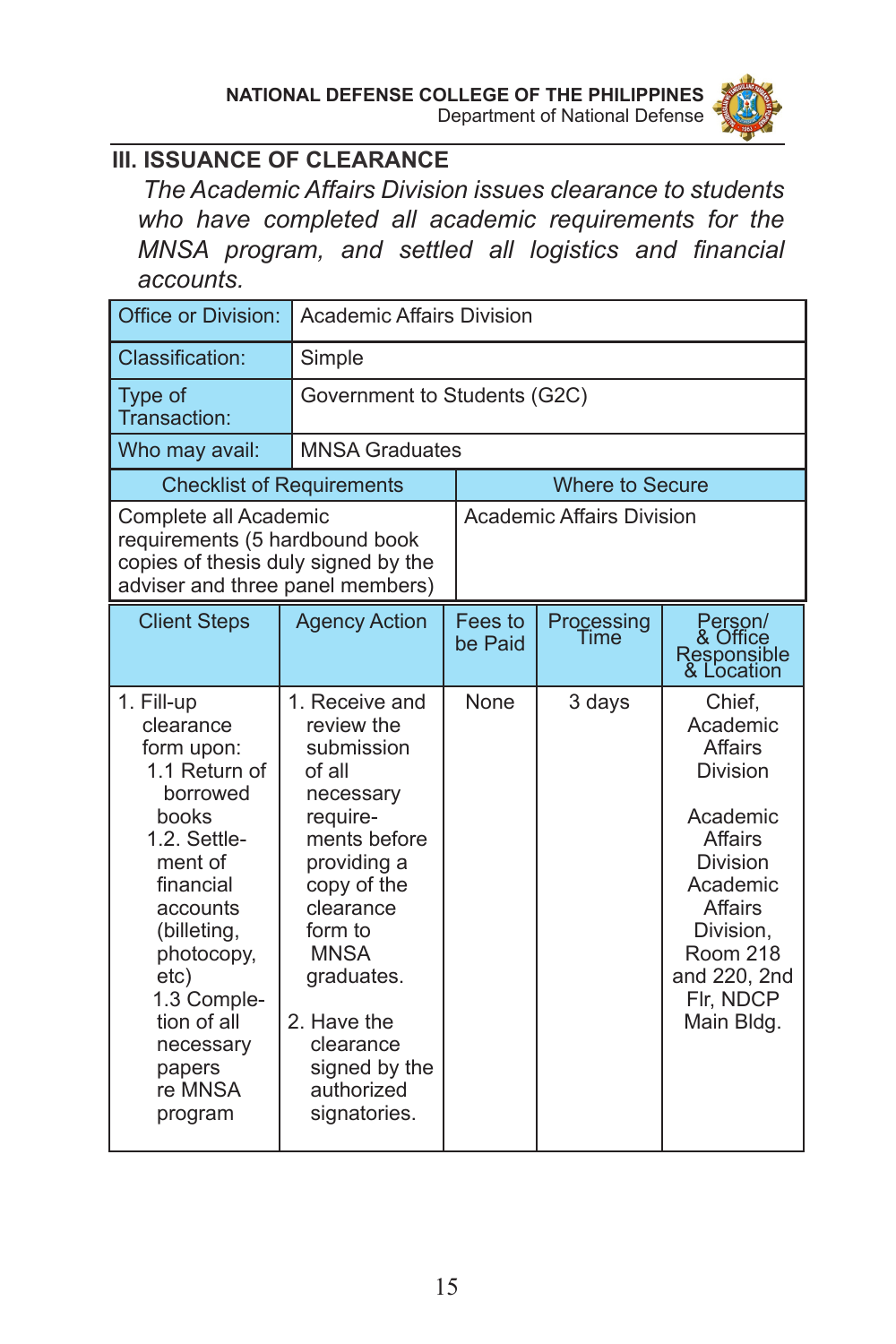

| <b>Client Steps</b>                                                                                                                 | <b>Agency Action</b>                       | Fees to<br>be Paid | Processing<br>Time | Person/<br>& Office<br>Responsible<br>& Location                                                                                                                                      |
|-------------------------------------------------------------------------------------------------------------------------------------|--------------------------------------------|--------------------|--------------------|---------------------------------------------------------------------------------------------------------------------------------------------------------------------------------------|
| 1.4 Submis-<br>sion of 5<br>hardbound<br>book copies<br>of thesis<br>duly signed<br>by the<br>adviser and<br>three panel<br>members |                                            |                    |                    |                                                                                                                                                                                       |
| 2. Wait for the<br>release of<br>clearance.                                                                                         | 2. Release<br>signed<br>clearance<br>form. | None               | 1 minute           | Chief,<br>Academic<br>Affairs<br>Division<br>Academic<br><b>Affairs</b><br>Division<br>Academic<br>Affairs<br>Division,<br><b>Room 218</b><br>and 220, 2nd<br>Flr, NDCP<br>Main Bldg. |

| Total Fees to be Paid                                         | <b>None</b>         |
|---------------------------------------------------------------|---------------------|
| <b>Total Processing Time for Processing of</b><br>Application | 3 days and 1 minute |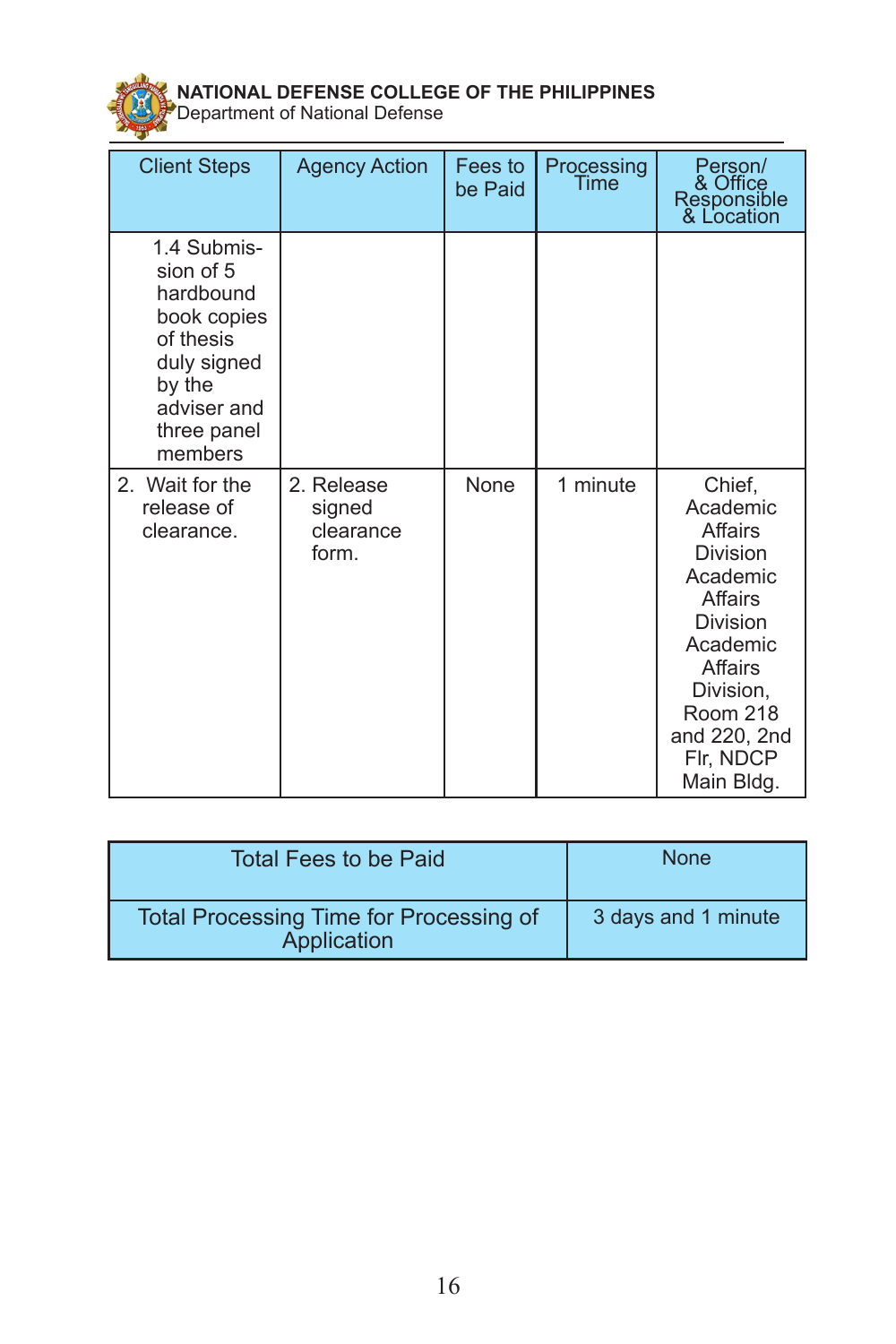

#### **NDCP REGISTRAR'S OFFICE Internal Service: Issuance of Diploma/ Transcript of Records**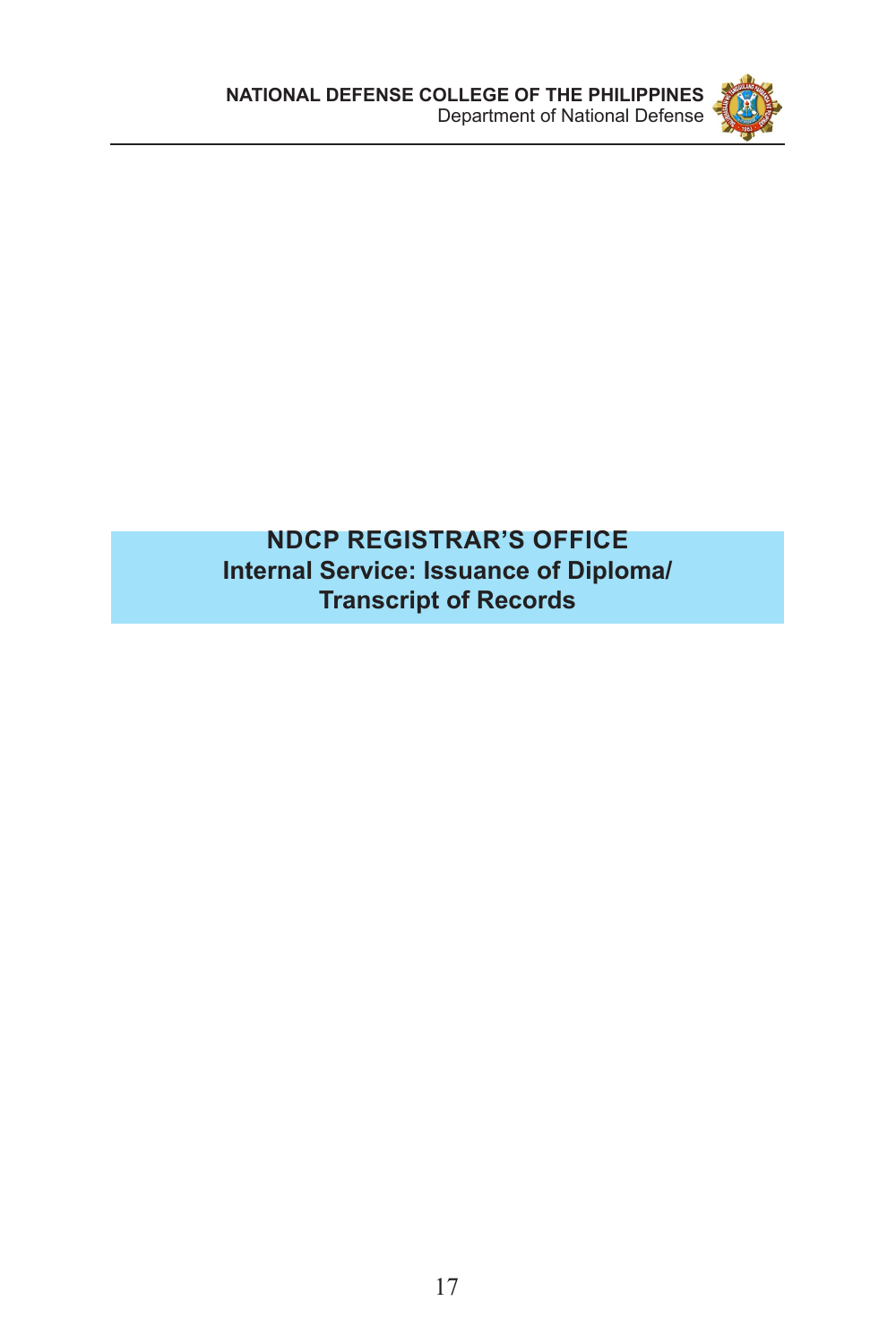

#### **IV. ISSUANCE OF DIPLOMA/TRANSCRIPT OF RECORDS (TOR)**

 *The MNSA student submits the signed clearance to the Registrar's Office as a a requirement for issuance of diploma and transcript of records (TOR).*

| Office or<br>Division:                                                   | Registrar's Office                                                          |                                         |                        |                                                  |
|--------------------------------------------------------------------------|-----------------------------------------------------------------------------|-----------------------------------------|------------------------|--------------------------------------------------|
| Classification:                                                          | Simple                                                                      |                                         |                        |                                                  |
| Type of<br>Transaction:                                                  | Government to students (G2C)                                                |                                         |                        |                                                  |
| Who may<br>avail:                                                        |                                                                             | <b>MNSA Graduates</b>                   |                        |                                                  |
|                                                                          | <b>Where to Secure</b><br><b>Checklist of Requirements</b><br>$(1$ copy $)$ |                                         |                        |                                                  |
| Signed clearance form                                                    |                                                                             | Registrar's Office                      |                        |                                                  |
| <b>Client Steps</b>                                                      | <b>Agency Action</b>                                                        | Fees to be<br>Paid                      | Processing<br>Time     | Person/<br>& Office<br>Responsible<br>& Location |
| 1. Submit to<br>Registrar's<br>Office the<br>signed<br>clearance<br>form | 1. Receive<br>signed<br>clearance<br>form                                   | <b>None</b>                             | 30<br>seconds          | College<br>Registrar,/<br>Registrar's<br>Office  |
| 2. Wait for<br>the release<br>of diploma/<br>TOR                         | 2. Issuance<br>of diploma/<br>TOR                                           | Documentary<br>stamp fee<br>(PhP 30.00) | 5 mins per<br>graduate | College<br>Registrar,/<br>Registrar's<br>Office  |

| Total Fees to be Paid                   | PhP 30.00 per document |
|-----------------------------------------|------------------------|
| Total Processing Time for Processing of | 5 minutes and 30       |
| Application                             | seconds                |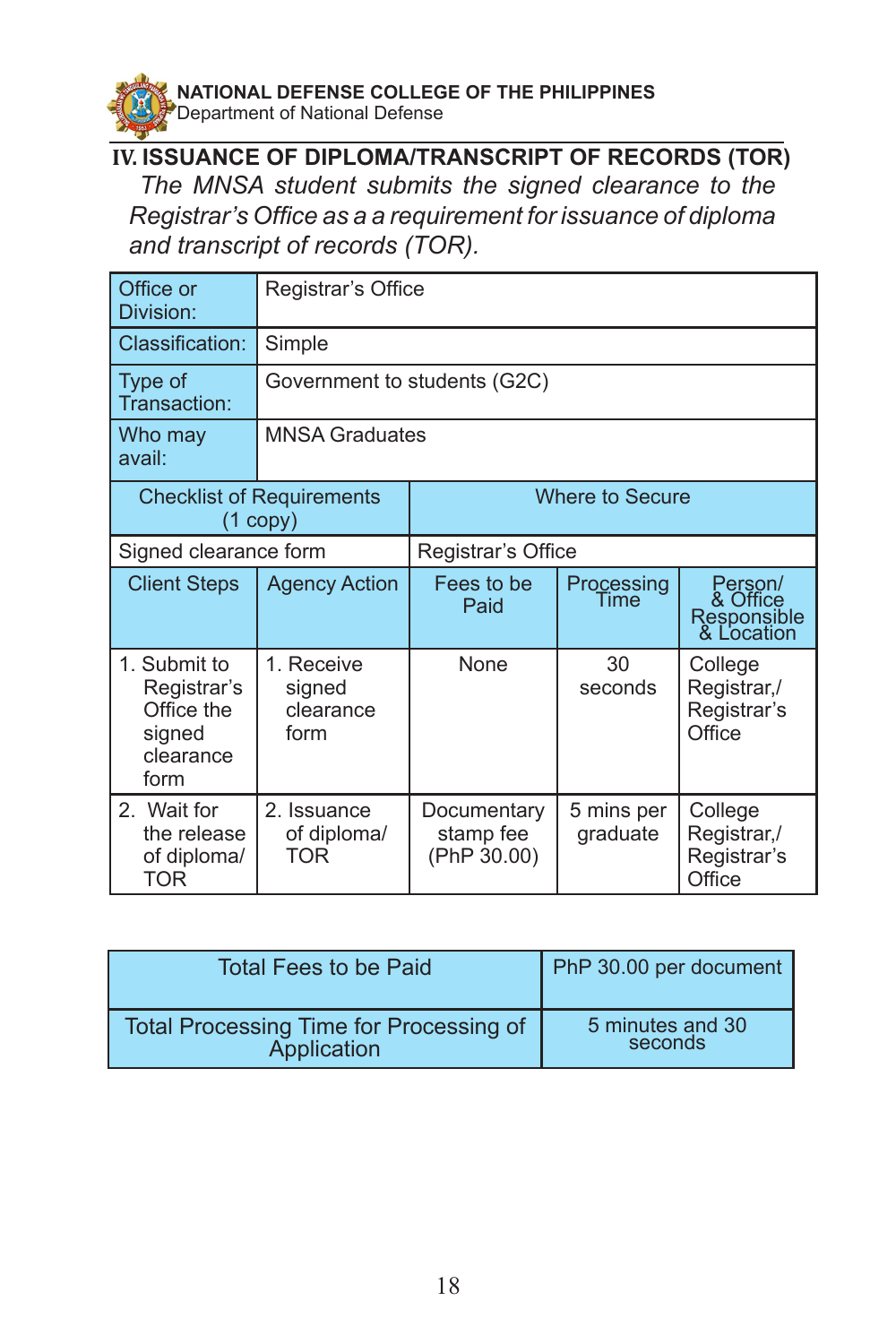

## **NDCP ADMINISTRATIVE DIVISION Internal Service: Recruitment and Selection**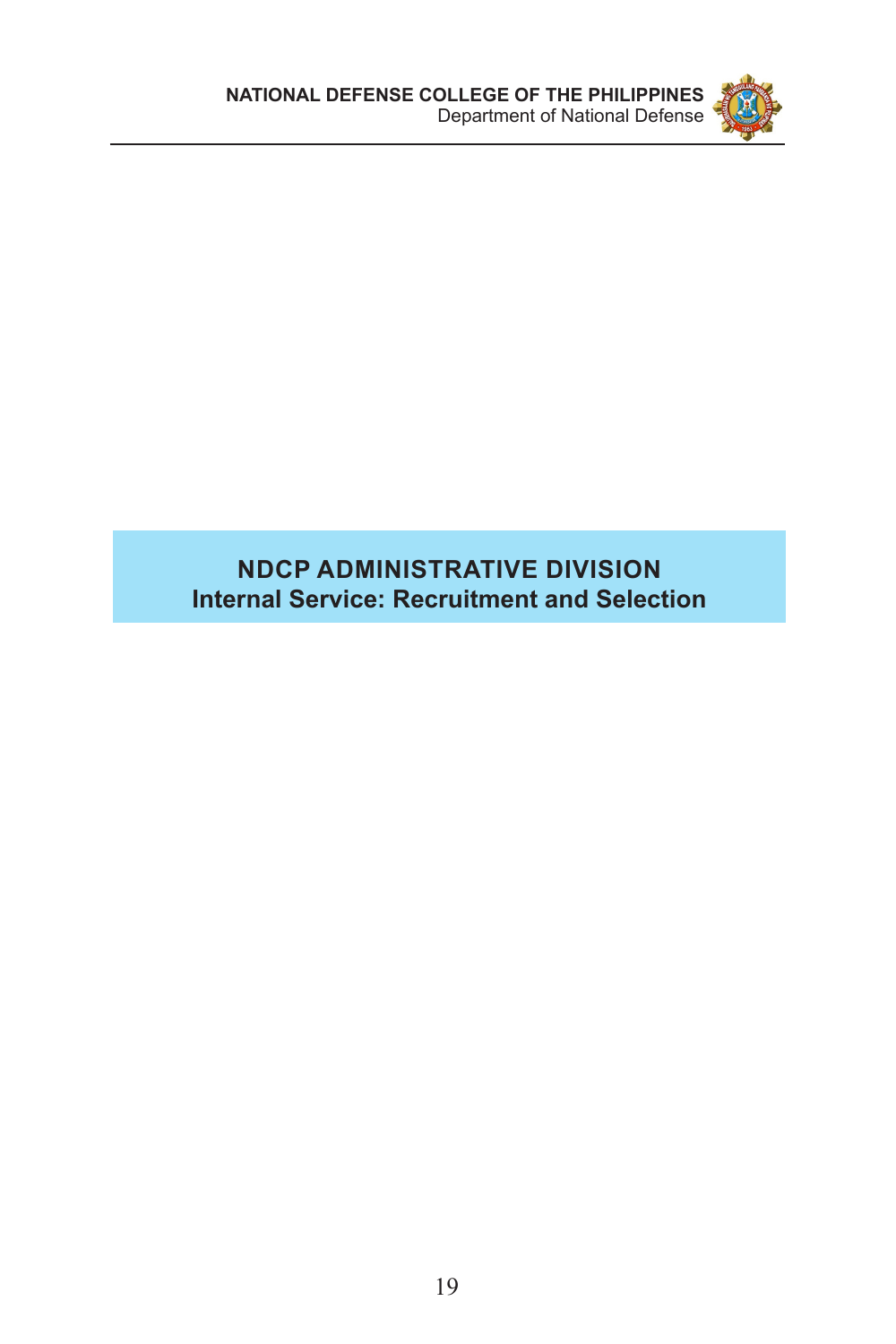**NATIONAL DEFENSE COLLEGE OF THE PHILIPPINES**  Department of National Defense

#### **RECRUITMENT AND SELECTION**

*This outlines the step-by-step procedure and the documentary requirements with regard to the recruitment and selection process which was facilitated by the Human Resource and Management Section (HRMS) under Administrative Division.*

| Office or Division:                                                                                                                                                                                                                                                                                                                                                                                                                                                                                                                                                                                                                                                                                              | Human Resource and Management Section             |                                                                                                                                                                                                         |  |
|------------------------------------------------------------------------------------------------------------------------------------------------------------------------------------------------------------------------------------------------------------------------------------------------------------------------------------------------------------------------------------------------------------------------------------------------------------------------------------------------------------------------------------------------------------------------------------------------------------------------------------------------------------------------------------------------------------------|---------------------------------------------------|---------------------------------------------------------------------------------------------------------------------------------------------------------------------------------------------------------|--|
| Classification:                                                                                                                                                                                                                                                                                                                                                                                                                                                                                                                                                                                                                                                                                                  | Simple                                            |                                                                                                                                                                                                         |  |
| Type of<br>Transaction:                                                                                                                                                                                                                                                                                                                                                                                                                                                                                                                                                                                                                                                                                          | Government to Citizen<br>Government to Government |                                                                                                                                                                                                         |  |
| Who may avail:                                                                                                                                                                                                                                                                                                                                                                                                                                                                                                                                                                                                                                                                                                   |                                                   | NDCP personnel under contract of services,<br>personnel of other government agencies and private<br>sectors, CSOs, and other stakeholders                                                               |  |
| <b>Checklist of Requirements</b>                                                                                                                                                                                                                                                                                                                                                                                                                                                                                                                                                                                                                                                                                 |                                                   | <b>Where to Secure</b>                                                                                                                                                                                  |  |
| Application Letter/Letter of Intent<br>with complete set of requirements<br>as follows:<br>1. Fully accomplished Personnel<br>Data Sheet (PDS) (CS Form<br>No. 212, Revised 2017) with ID<br>picture within the last 6 months<br>(passport size). The PDS should<br>be subscribed and sworn to<br>before the highest ranking<br>HRMO in the agency, any office<br>authorized to administer oath, or<br>a notary public;<br>2. Work Experience Sheet (WES)<br>(if applicable);<br>3. Scanned copy of performance<br>rating of at least VS in the last<br>rating period (if applicable);<br>4. Scanned copy of certificate of<br>eligibility/ rating/ license; and<br>5. Scanned copy of Transcript of<br>Records. |                                                   | PDS and WES can be downloaded<br>through the CSC website or<br>though the link below:<br>http://csc.gov.ph/2014-02-21-<br>08-28-23/pdf-files/category/861-<br>personal-data-sheet-<br>revised-2017.html |  |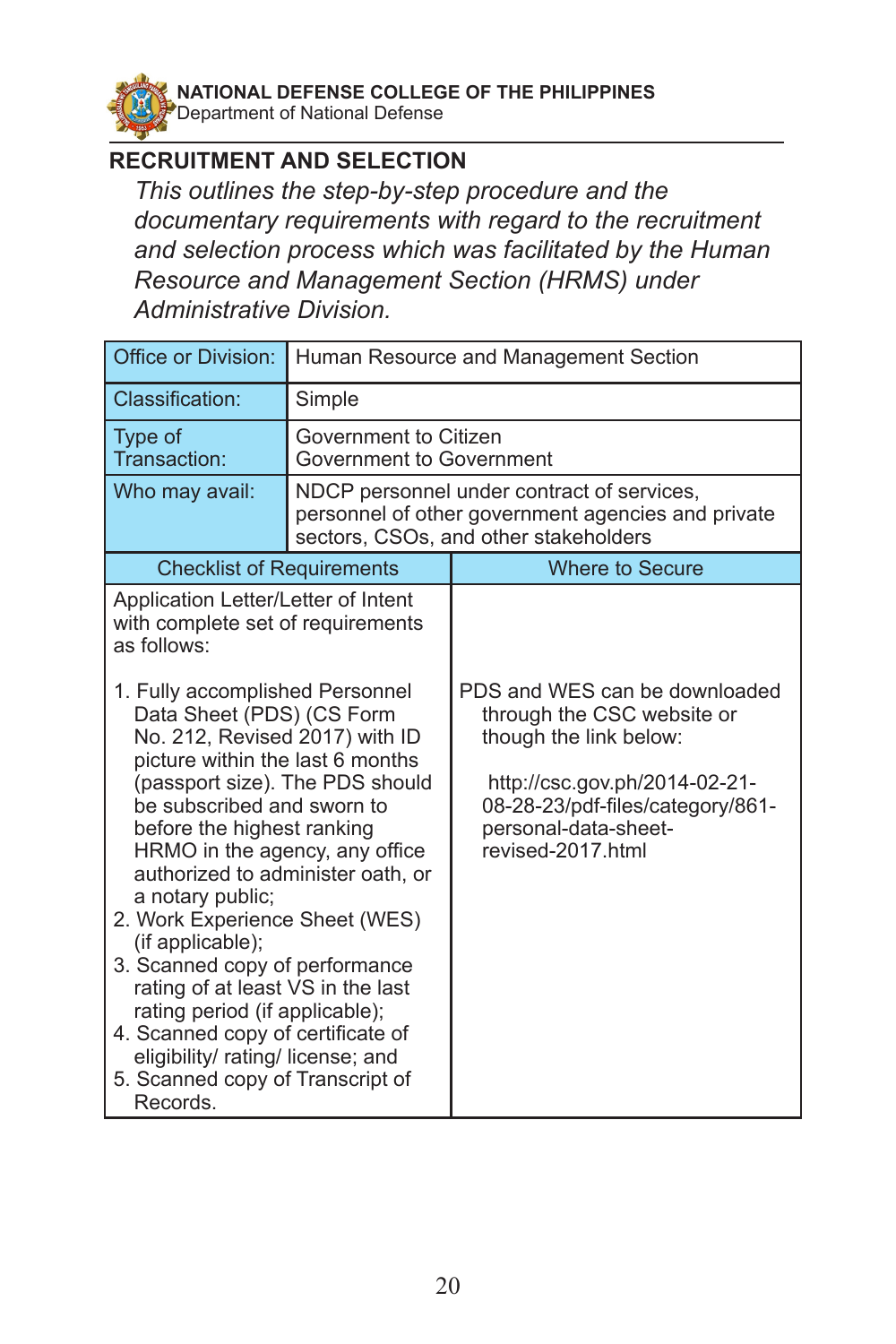

| <b>Client Steps</b>                                                                                            | <b>Agency Action</b>                                                                                                                                                                                                                                                                 | Fees to<br>be Paid | Processing<br>Time                         | Person/<br>& Office<br>Responsible<br>& Location              |
|----------------------------------------------------------------------------------------------------------------|--------------------------------------------------------------------------------------------------------------------------------------------------------------------------------------------------------------------------------------------------------------------------------------|--------------------|--------------------------------------------|---------------------------------------------------------------|
| 1. Check job<br>vacancy<br>posting at the<br>NDCP official<br>website or<br>FB Page and<br><b>CSC Bulletin</b> | Determination of<br>vacancy and<br>submission<br>of request for<br>publication to<br>CSC and NDCP<br><b>ICTO</b>                                                                                                                                                                     | None               | 11 days                                    | <b>HRMS</b> staff<br>Room 106, 1st<br>Flr, NDCP Main<br>Bldg. |
| 2. Submission<br>through email<br>or hand carry<br>of application<br>letter/letter<br>of Intent<br>addressed   | 1. Receive<br>application<br>documents sent<br>by interested<br>applicants and<br>forward to the<br><b>H,HRMS</b>                                                                                                                                                                    | None               | Per deadline<br>set in the<br>publi-cation | <b>HRMS</b> staff<br>Room 106, 1st<br>Flr, NDCP Main<br>Bldg. |
| to the NDCP<br>President<br>thru C,AD/<br>H,HRMS<br>Email address:<br>hr.ndcp17 $@$<br>gmail.com               | 2. Preliminary<br>assess<br>completeness of<br>document/s<br>Through phone call<br>or email:<br>Deficient - Inform<br>applicant<br>of lacking<br>requirement/s<br>Complete -<br>Acknowledge<br>the receipt of<br>the application<br>letter with<br>complete<br>documents<br>attached | None               | 1 day                                      | H, HRMS<br>Room 106, 1st<br>Flr, NDCP Main<br>Bldg.           |
|                                                                                                                | 3. Evaluate or<br>determination<br>of qualified<br>applicants vis-a-<br>vis qualification<br>standards (QS) of<br>the vacancy.                                                                                                                                                       | None               |                                            | H, HRMS<br>Room 106, 1st<br>Flr, NDCP Main<br>Bldg.           |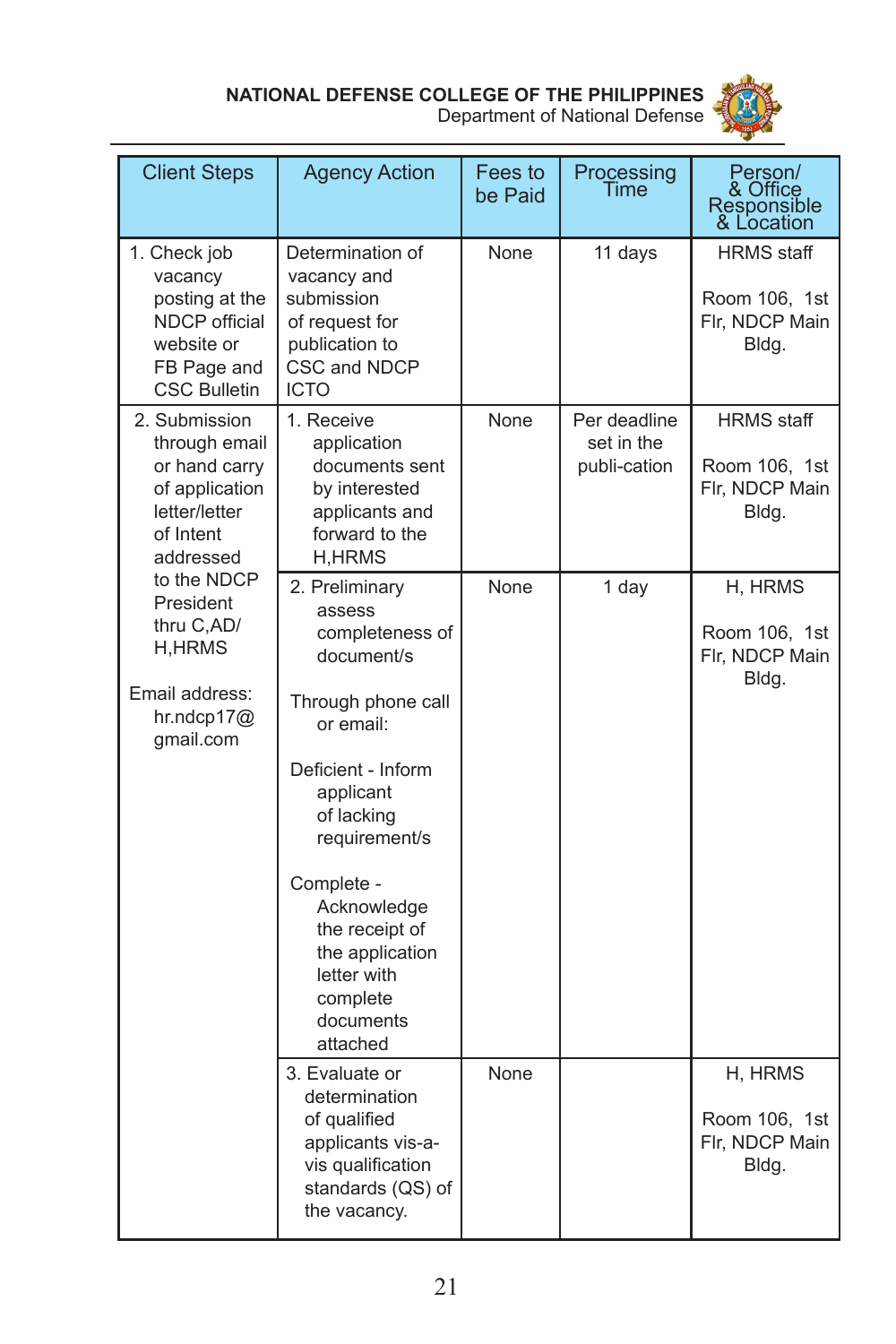

| <b>Client Steps</b>                 | <b>Agency Action</b>                                                                                                                                                                                                      | Fees to<br>be Paid | Processing<br>Time | Person/<br>& Office<br>Responsible<br>& Location                                                                                  |
|-------------------------------------|---------------------------------------------------------------------------------------------------------------------------------------------------------------------------------------------------------------------------|--------------------|--------------------|-----------------------------------------------------------------------------------------------------------------------------------|
|                                     | 4. Inform through<br>email or phone<br>call those<br>applicants who<br>met the QS<br>to attend the<br>deliberation<br>process                                                                                             | None               |                    | <b>HRMS</b> staff<br>Room 106,<br>1st Flr,<br><b>NDCP Main</b><br>Bldg.                                                           |
| 2. Attend                           | 1. Facilitates the<br>conduct of at<br>least 1 of the<br>following:<br>a. Examination<br>b. Panel<br>interview<br>c. Demo<br>teaching (for<br>professorial<br>positions)<br>2. Shortlisting<br>of qualified<br>applicants | None               | 2 to 3 days        | <b>HRM PSB</b><br>(for non-<br>professorial<br>positions)<br>Acad<br>Personnel<br>Committee<br>(for<br>professorial<br>positions) |
| 3. Wait for<br>the result<br>of the | 1. Inform the<br>applicants<br>through email<br>or phone call<br>the result of the<br>deliberation                                                                                                                        | None               | 1 day              | H, HRMS<br>Room 106,<br>1st Flr,<br><b>NDCP Main</b><br>Bldg.                                                                     |
|                                     | 2. Prepare<br><b>Completed Staff</b><br>Work (CSW)<br>with attached<br>minutes of<br>deliberation,<br>applicants<br>evaluation sheet,<br>and HRM PSB/<br><b>APC Report</b>                                                | None               | 1 to 2 days        | H, HRMS<br>Room 106,<br>1st Flr,<br><b>NDCP Main</b><br>Bldg.                                                                     |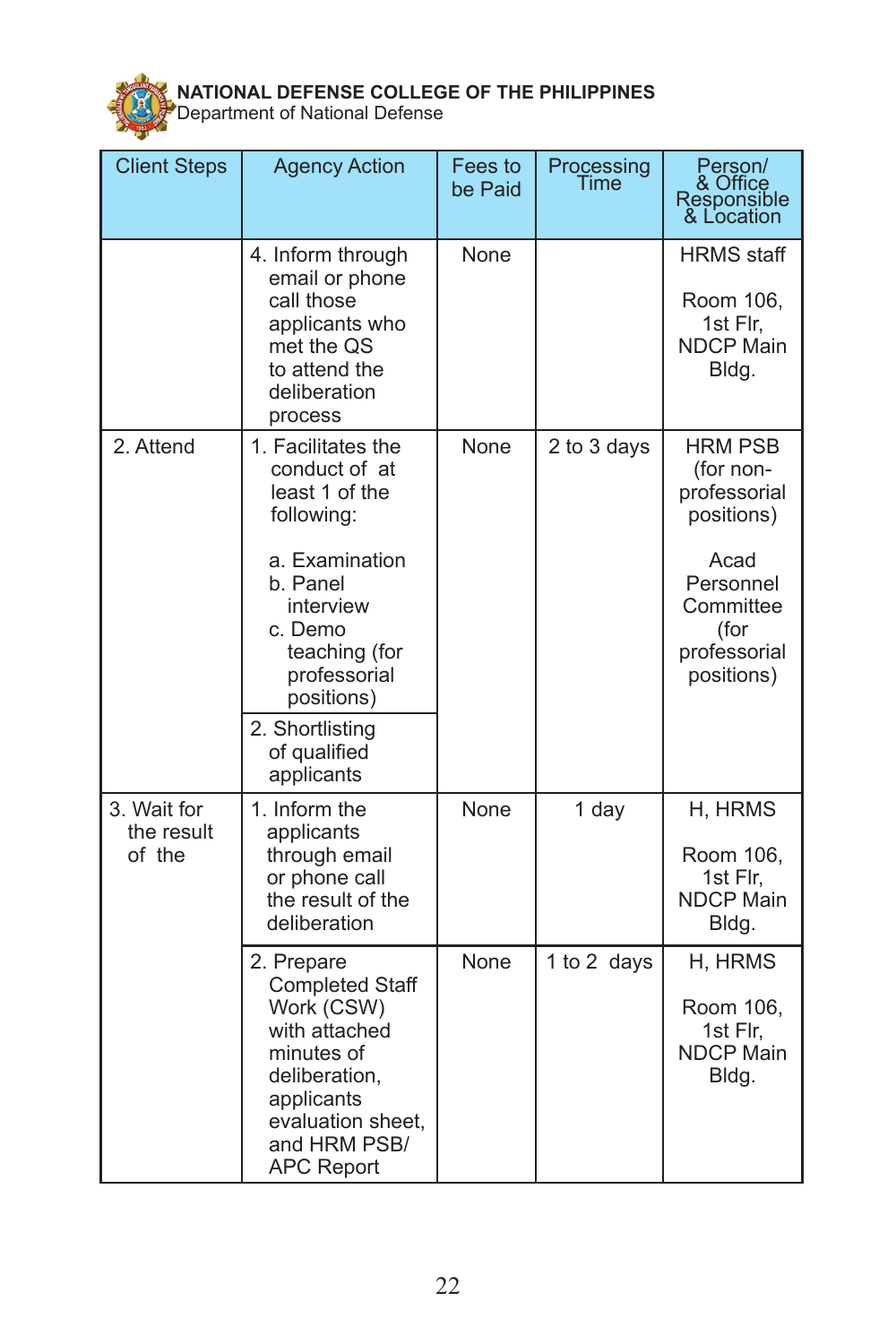

| <b>Client Steps</b>                                        | <b>Agency Action</b>                                                                                                             | Fees to<br>be Paid | Processing<br>Time                                                                          | Person/<br>& Office<br>Responsible<br>& Location                     |
|------------------------------------------------------------|----------------------------------------------------------------------------------------------------------------------------------|--------------------|---------------------------------------------------------------------------------------------|----------------------------------------------------------------------|
|                                                            | 3. Prepare<br>appointment<br>paper and inform<br>the selected<br>applicant<br>regarding the<br>schedule of the<br>Oath of Office | None               | 30 minutes                                                                                  | H, HRMS<br>Room 106,<br>1st Flr,<br><b>NDCP Main</b><br>Bldg.        |
| 4. Attend an<br>Oath of<br>Office and<br>report to<br>work | 1. Administers the<br>Oath of Office<br>and Assumption<br>of selected<br>applicant to the<br>position                            | None               | 30 minutes                                                                                  | <b>PNDCP</b><br>OP Conf.<br>Rm, 1sr Flr<br><b>NDCP Main</b><br>Bldg. |
|                                                            | 2. Submission<br>to CSC of<br>appointment<br>transmittal and<br>action form<br>(ATAF) for<br>attestation                         | None               | Within 30<br>day from<br>submission<br>to<br>approval of<br>Certificate<br>Ωf<br>Assumption | H, HRMS<br>and CSC                                                   |

| <b>Total Fees to be Paid</b>                                                           | <b>None</b>                                                                                                    |
|----------------------------------------------------------------------------------------|----------------------------------------------------------------------------------------------------------------|
| <b>Total Processing Time for</b><br><b>Recruitment and Selection</b><br><b>Process</b> | 46 days and 30<br>minutes plus the<br>period of submission of<br>application as required<br>in the publication |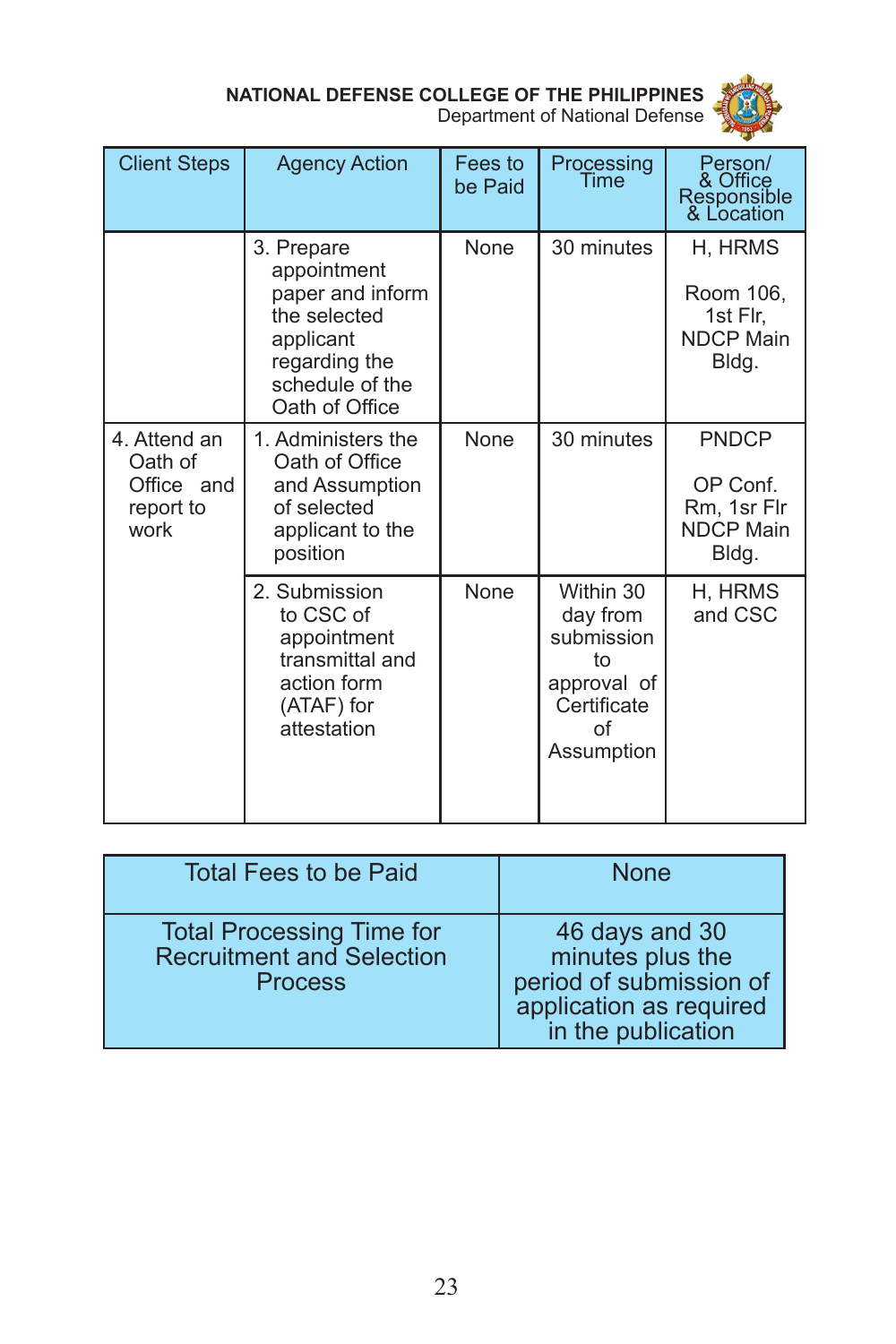

## **NDCP ADMINISTRATIVE DIVISION Internal Service: PROCESSING AND ISSUANCE OF LEAVE OF ABSENCE**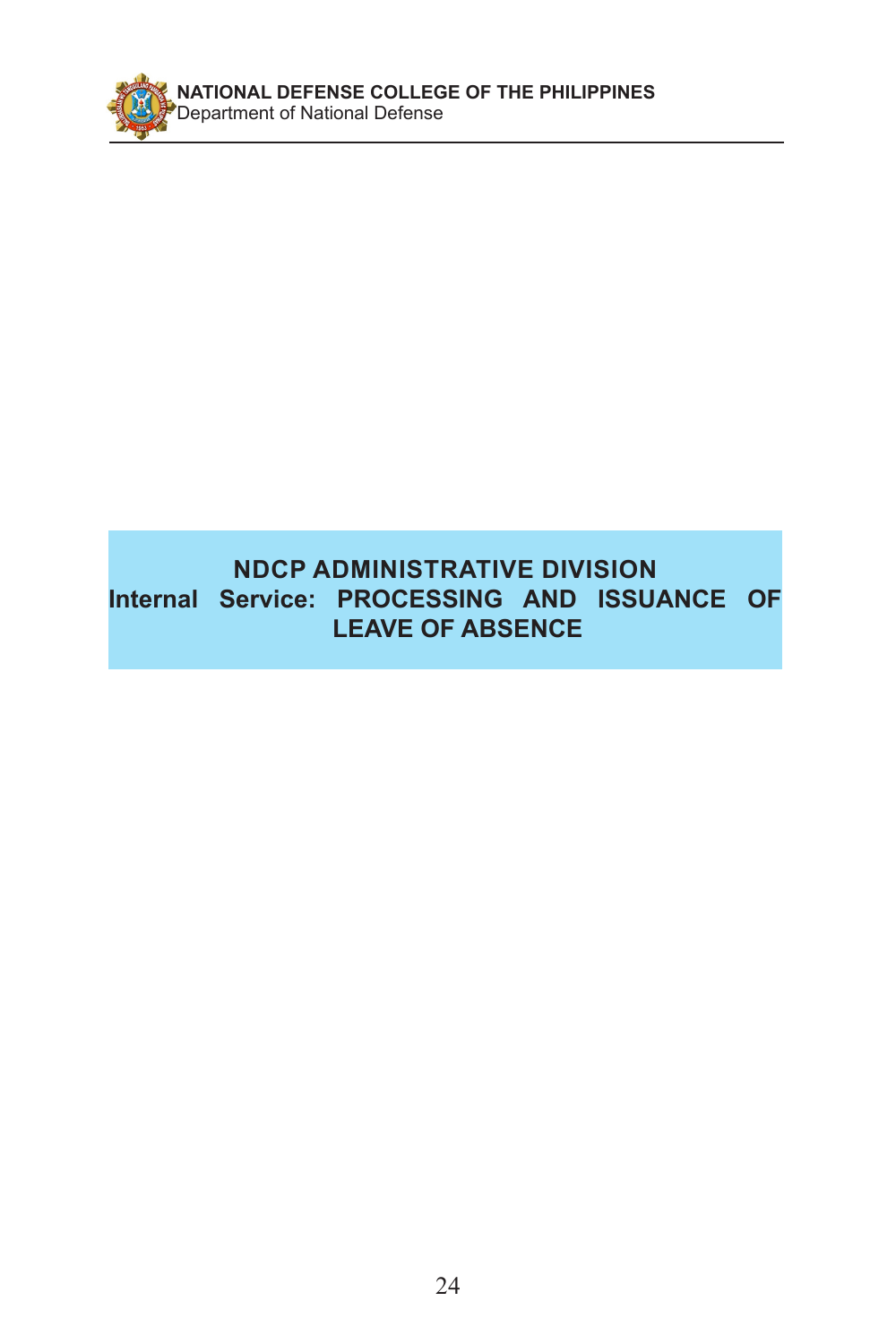

## **PROCESSING AND ISSUANCE OF LEAVE OF ABSENCE**

*This outlines the step-by-step procedure and the documentary requirements with regard to the application for leave of absence either vacation leave, sick leave, and special leave, among others.*

| Office or Division:                         | Human Resource and Management Section (HRMS)                                                                                                                                                                                       |                                                |                        |                                                                         |  |
|---------------------------------------------|------------------------------------------------------------------------------------------------------------------------------------------------------------------------------------------------------------------------------------|------------------------------------------------|------------------------|-------------------------------------------------------------------------|--|
| Classification:                             | Simple                                                                                                                                                                                                                             |                                                |                        |                                                                         |  |
| Type of<br>Transaction:                     |                                                                                                                                                                                                                                    | Government to Citizen                          |                        |                                                                         |  |
| Who may avail:                              |                                                                                                                                                                                                                                    | Internal: Regular and casual employees of NDCP |                        |                                                                         |  |
|                                             | <b>Checklist of Requirements</b>                                                                                                                                                                                                   |                                                | <b>Where to Secure</b> |                                                                         |  |
| for leave (NDCP-HRMS-F1)                    | 1. Duly accomplished application                                                                                                                                                                                                   | <b>HRMS or Reproduction Section</b>            |                        |                                                                         |  |
| <b>NDCP</b><br>Employee<br><b>Steps</b>     | <b>Agency Action</b>                                                                                                                                                                                                               | Fees to<br>be Paid                             | Processing<br>Time     | Person/<br>& Office<br>Responsible<br>& Location                        |  |
| Accomplish<br>application for<br>leave form | 1. Receive and<br>check the<br>completeness<br>of the submitted<br>leave form.                                                                                                                                                     | None                                           | 10 minutes             | <b>HRMS Staff</b><br>Room 106,<br>1st Flr,<br><b>NDCP Main</b><br>Bldg. |  |
|                                             | 2. Check leave<br>records if the<br>available leave<br>credits are<br>still enough to<br>cover the type<br>of leave being<br>applied by the<br>employee.<br>With available<br>leave credits:<br>Forward the form<br>to the H, HRMS | None                                           | 10 minutes             | <b>HRMS Staff</b><br>Room 106,<br>1st Flr.<br><b>NDCP Main</b><br>Bldg. |  |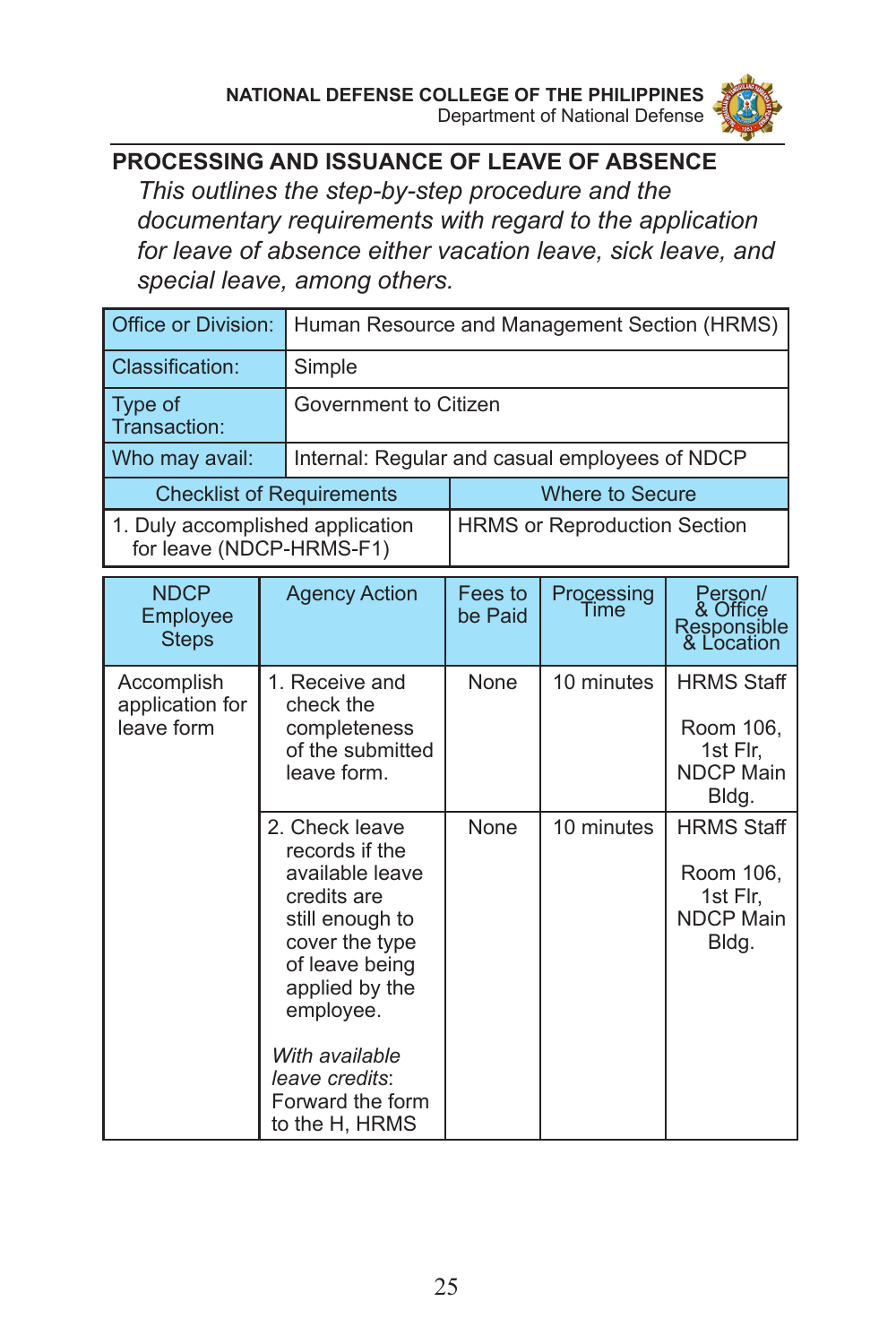

| <b>NDCP</b><br>Employee<br><b>Steps</b>                          | <b>Agency Action</b>                                                                                                                            | Fees to<br>be Paid | Processing<br>Time | Person/<br>& Office<br>Responsible<br>& Location                        |
|------------------------------------------------------------------|-------------------------------------------------------------------------------------------------------------------------------------------------|--------------------|--------------------|-------------------------------------------------------------------------|
|                                                                  | With available<br>leave credits:<br>Return the form<br>to the employee                                                                          |                    |                    |                                                                         |
| 2. Wait for the<br>appoval<br>of the<br>application<br>for leave | 1. Review and<br>sign the form on<br>recommending<br>approval and<br>forward to OPS<br>for approval of<br><b>PNDCP</b>                          | None               | 10 minutes         | <b>HRMS Staff</b><br>Room 106,<br>1st Flr,<br><b>NDCP Main</b><br>Bldg. |
|                                                                  | 2. Receive the<br>application for<br>leave form and<br>forward it to the<br><b>Head Executive</b><br>Assistant (HEA)                            | None               | 5 minutes          | <b>OPS</b><br>Room 118,<br>1st Flr,<br><b>NDCP Main</b><br>Bldg.        |
|                                                                  | 3. Determine the<br>accuracy of the<br>application and<br>forward it to<br><b>EVP</b>                                                           | None               | 5 minutes          | <b>HEA</b><br>Room 118,<br>1st Flr,<br><b>NDCP Main</b><br>Bldg.        |
|                                                                  | 4. Determine the<br>accuracy of the<br>application and<br>initial the leave<br>application if<br>recommended<br>for approval of<br><b>PNDCP</b> | None               | 5 minutes          | <b>EVP</b><br>Room 116,<br>1st Flr,<br><b>NDCP Main</b><br>Bldg.        |
|                                                                  | 5. Approve the<br>application for<br>leave form                                                                                                 | None               | 5 minutes          | <b>PNDCP</b><br>Room 120,<br>1st Flr,<br><b>NDCP Main</b><br>Bldg.      |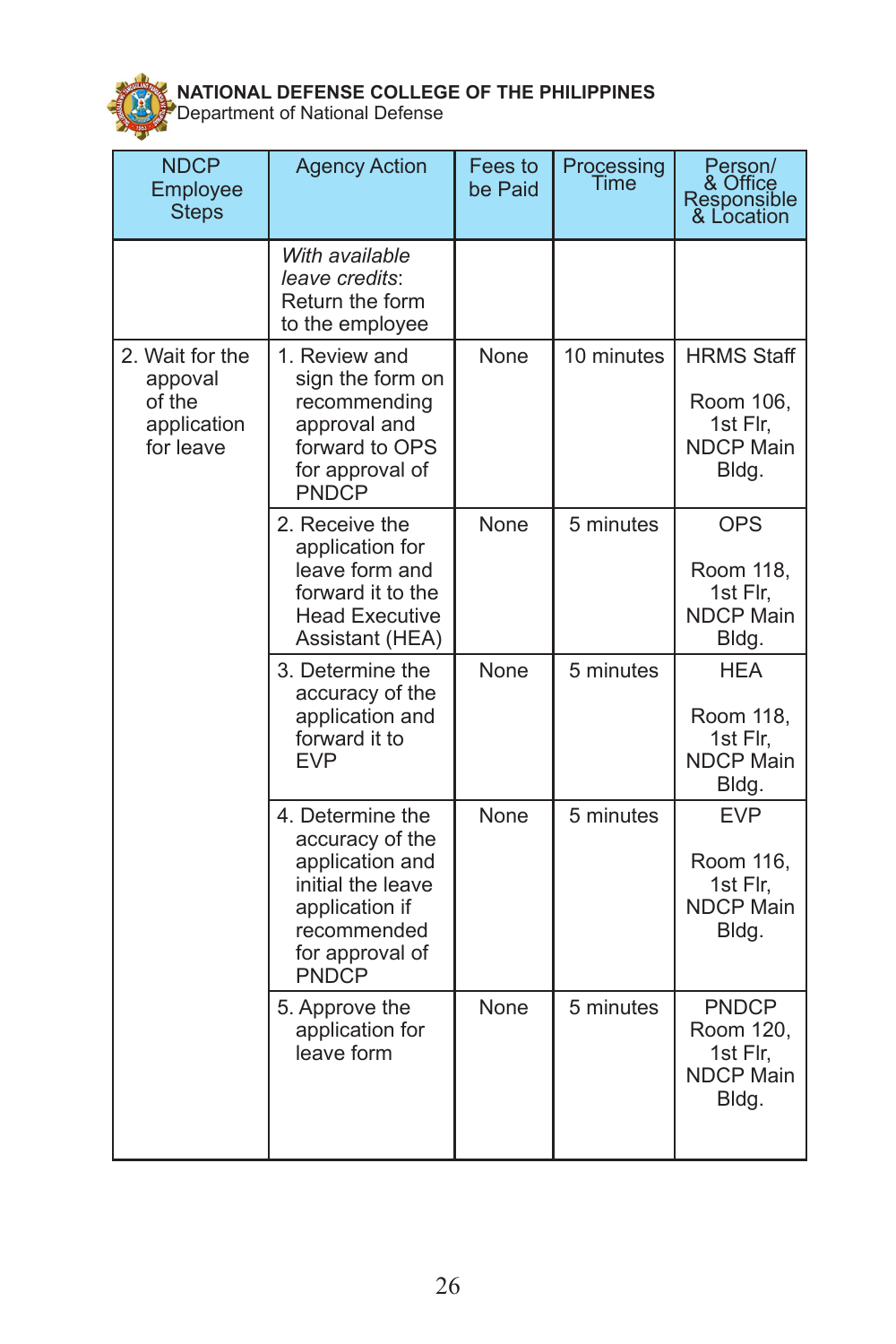

| <b>NDCP</b><br>Employee<br><b>Steps</b> | <b>Agency Action</b>                                                                                                   | Fees to<br>be Paid | Processing<br>Time                            | Person/<br>& Office<br>Responsible<br>& Location                        |
|-----------------------------------------|------------------------------------------------------------------------------------------------------------------------|--------------------|-----------------------------------------------|-------------------------------------------------------------------------|
|                                         | 6. Return the<br>approved<br>application<br>leave form to<br>the HRMS                                                  | <b>None</b>        | Within the<br>day upon<br>PNDCP's<br>approval | <b>OPS</b><br>Room 118,<br>1st Flr,<br><b>NDCP Main</b><br>Bldg.        |
|                                         | 7. Notify<br>concerned<br>personnel upon<br>receipt of his/<br>her approved<br>application for<br>leave                | None               | 5 minutes                                     | <b>HRMS Staff</b><br>Room 106,<br>1st Flr,<br><b>NDCP Main</b><br>Bldg. |
|                                         | 8. File or compile<br>the leave<br>application form<br>as basis in the<br>preparation of<br>status of leave<br>credits | None               | 5 minutes                                     | <b>HRMS Staff</b><br>Room 106,<br>1st Flr,<br><b>NDCP Main</b><br>Bldg. |
| <b>Total Fees to be Paid</b>            |                                                                                                                        |                    | <b>None</b>                                   |                                                                         |

| Total Processing Time for<br>Processing of Application for Leave<br>of Absence | 1 hour |
|--------------------------------------------------------------------------------|--------|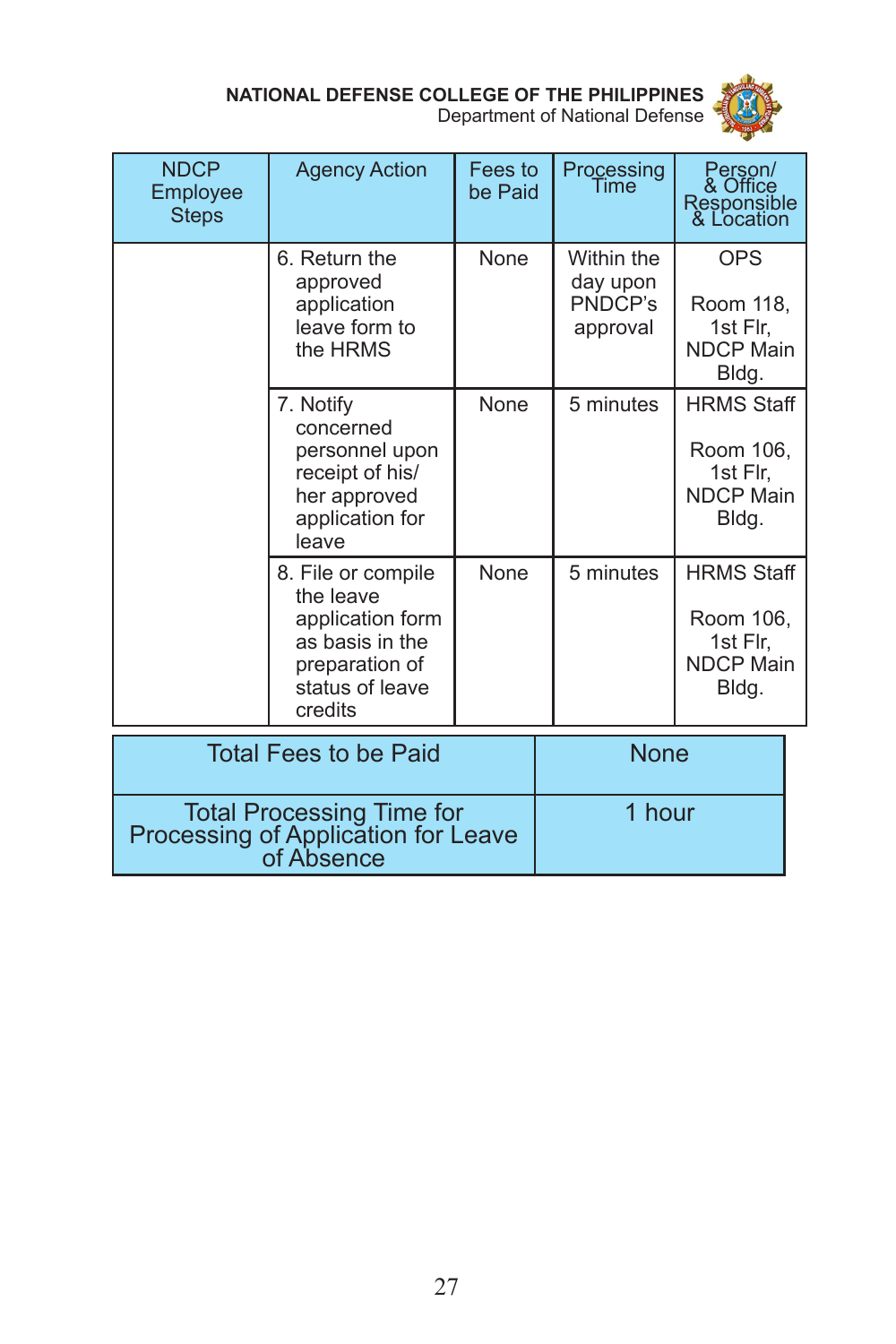

## **Feedback and Complaints**

#### **FEEDBACK AND COMPLAINTS MECHANISM**

To Our Valued Clients:

We would like to serve you better. Should you feel dissatisfied or have complaints with our service or of any of our service providers, please send us your feedback, complaints and/ or suggestions/recommendations to improve our service amd send it to the following contact information:

Contact Person:

 Ms Marilyn O Manicsic Head, Public Assistance/Complaints Desk National Defense College of the Philippines Camp General Emilio Aguinaldo, Quezon City

Phone: +63 89116001 Local 4595; +63 89121412

Email: marilyn.manicsic@ndcp.edu.ph piondcp@gmail.com

Social Media Account: @NationalDefenseCollegePH

Website: www.ndcp.edu.ph

You may also accomplish a feedback form available at the NDCP Lobby. You may put the accomplished form in the drop box located at the lobby.

We assure you that we shall act on your complaints appropriately and promptly. Moreover, we shall appreciate your suggestions/ recommendations to improve our service and will take due consideration on them

Thank you for helping us improve our services.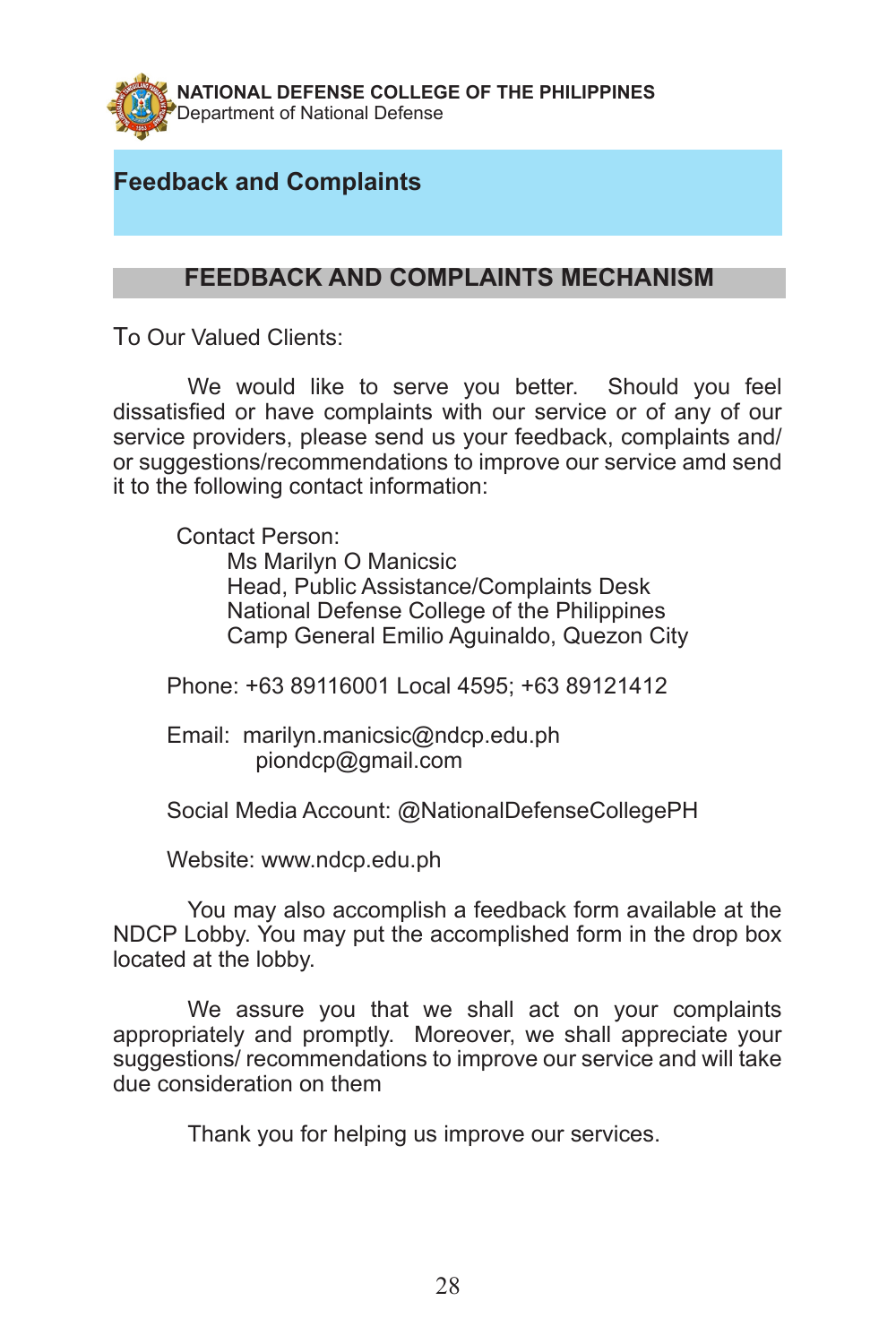Department of National Defense





REPUBLIC OF THE PHILIPPINES DEPARTMENT OF NATIONAL DEFENSE **NATIONAL DEFENSE COLLEGE OF THE PHILIPPINES** Camp General Emilio Aguinaldo, Quezon City

#### **FEEDBACK FORM/COMPLAINTS MECHANISM**

| Name (Pangalan):                                                                       |                        |
|----------------------------------------------------------------------------------------|------------------------|
| Address (Tirahan):                                                                     |                        |
| <b>Phone Number</b><br>(Telepono):                                                     |                        |
| Email Address:                                                                         |                        |
| Office transacted<br>business with<br>(Opisinang binisita):                            |                        |
| What is your comment?<br>(Ano po ang inyong<br>papuri or reklamo?):                    |                        |
| How else can we serve<br>you better? (Paano<br>pa po namin kayo<br>mapaglilingkuran?): |                        |
| Signature (Lagda):                                                                     |                        |
| Date (Petsa):                                                                          |                        |
| Would you like a<br>written reply? (Nais po<br>ba ninyo ng sagot na<br>nakasulat?):    | Yes (Oo)<br>No (Hindi) |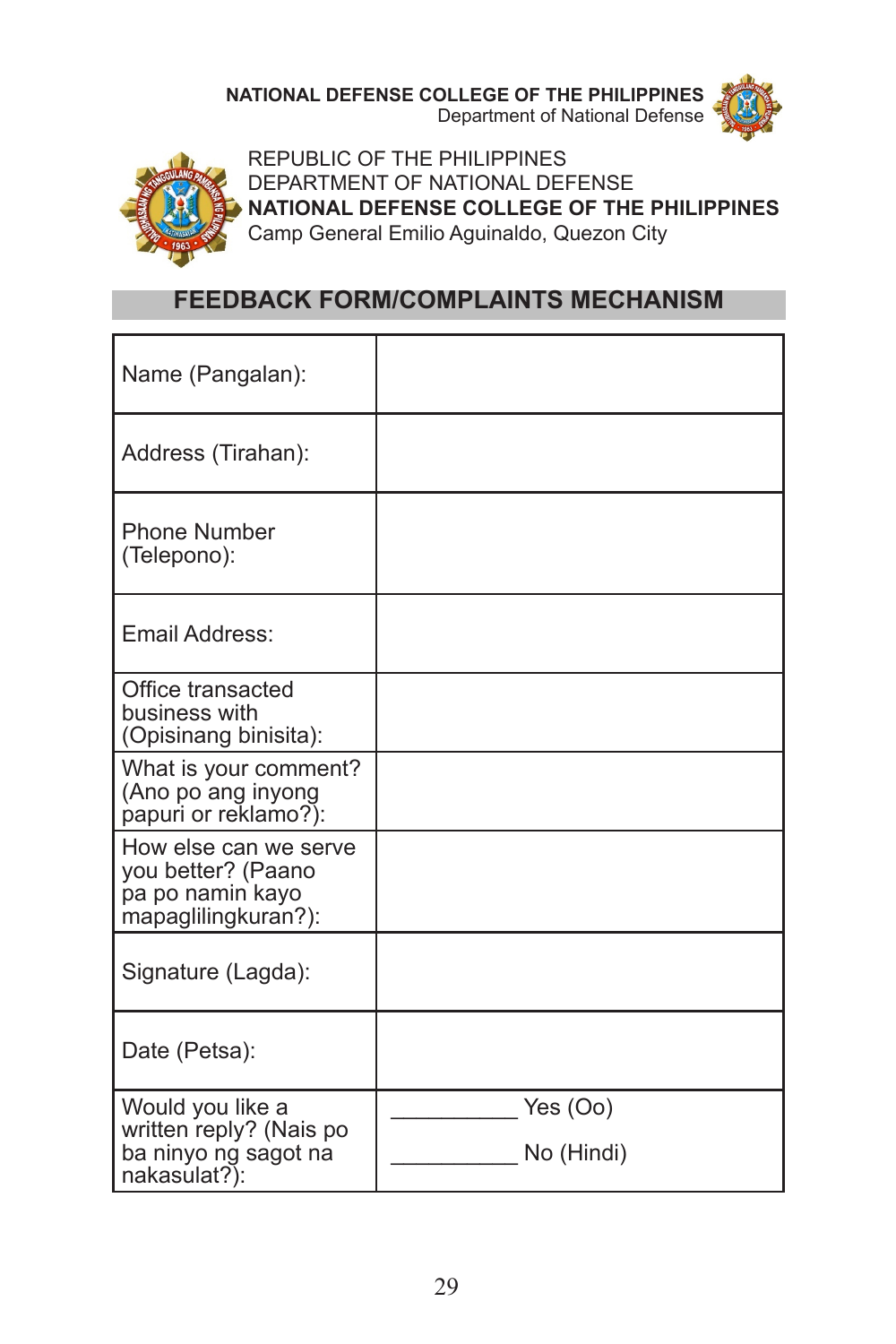

**NATIONAL DEFENSE COLLEGE OF THE PHILIPPINES**  Department of National Defense

# **List of Offices**

| <b>Office</b>                                                | <b>Address</b>                                                       | <b>Contact Information</b>                                               |
|--------------------------------------------------------------|----------------------------------------------------------------------|--------------------------------------------------------------------------|
| Office of the<br>President                                   | 1st Floor, NDCP<br><b>Building</b><br>Camp Aguinaldo,<br>Quezon City | Local 4595;<br>(02)8911-8469 and<br>(02)89116001<br>ndcpop@gmail.com     |
| Office of the<br>Executive<br><b>Vice President</b>          | 1st Floor, NDCP<br><b>Building</b><br>Camp Aguinaldo,<br>Quezon City | Local 4595;<br>(02)8911-8469 and<br>(02)89116001<br>aldrincuna@gmail.com |
| Academic<br><b>Affairs Division</b>                          | 2nd Floor, NDCP<br><b>Building</b><br>Camp Aguinaldo,<br>Quezon City | Local 4599;<br>(02)8912-9496 ndcp.<br>academics57@gmail.<br>com          |
| Office of the<br>Registrar                                   | 2nd Floor, NDCP<br><b>Building</b><br>Camp Aguinaldo,<br>Quezon City | +63 89121510<br>ndcpregistrar@gmail.<br>com                              |
| Research<br>and Special<br><b>Studies</b><br><b>Division</b> | 3rd Floor, NDCP<br><b>Building</b><br>Camp Aguinaldo,<br>Quezon City | Local 4558;(02);<br>8912-9125                                            |
| Administrative<br><b>Affairs Divsion</b>                     | 1st Floor, NDCP<br><b>Building</b><br>Camp Aguinaldo,<br>Quezon City | Local 4568;<br>(02)8912-1412                                             |
| Human<br>Resource and<br>Management<br>Section               | 1st Floor, NDCP<br><b>Building</b><br>Camp Aguinaldo,<br>Quezon City | Local 4568;<br>02)8912-1412<br>hr.ndcp17@gmail.com                       |
| Financial and<br>Management<br><b>Division</b>               | 1st Floor, NDCP<br><b>Building</b><br>Camp Aguinaldo,<br>Quezon City | Local 4565                                                               |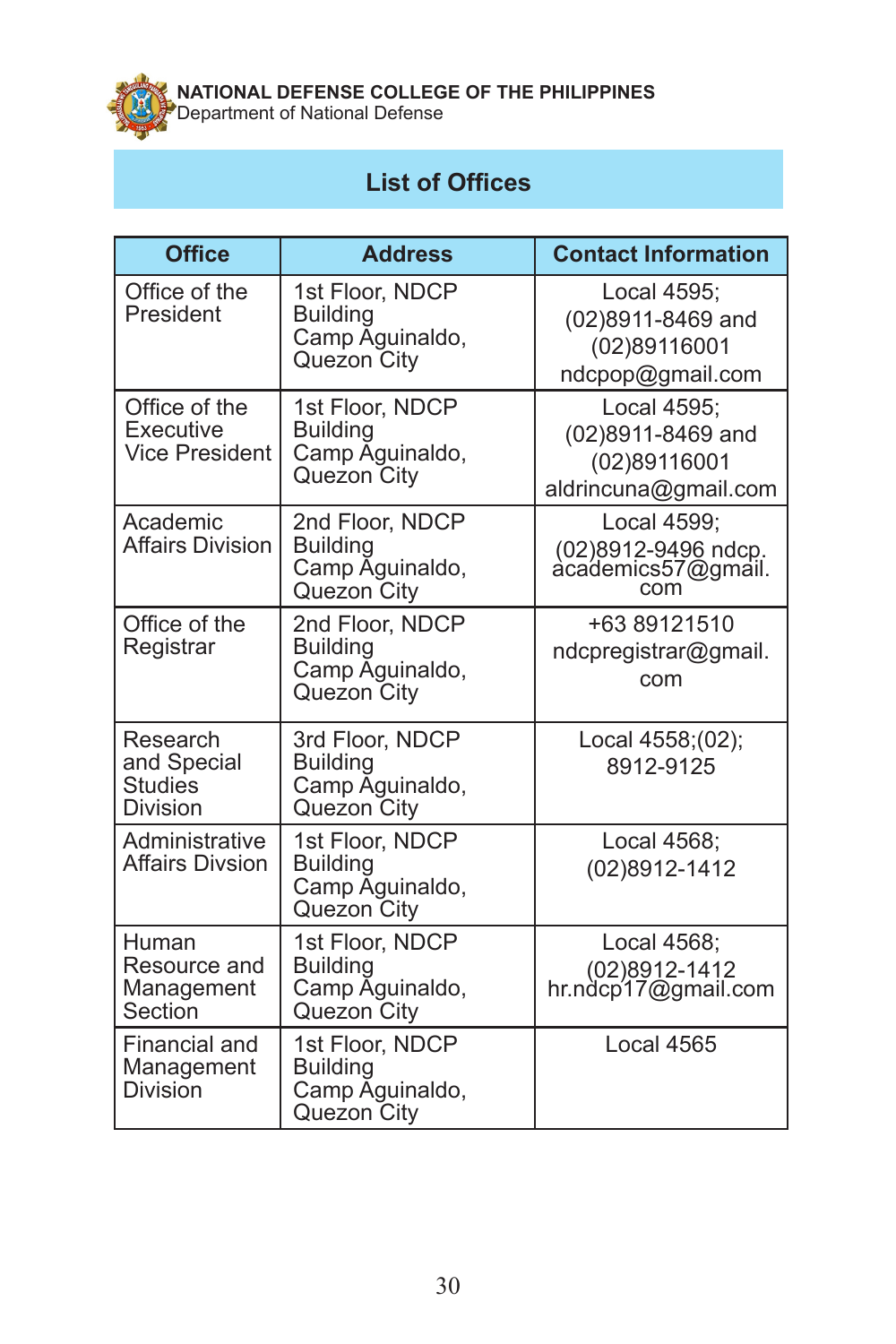

| <b>Office</b>                                                                        | <b>Address</b>                                                       | <b>Contact Information</b>                                 |
|--------------------------------------------------------------------------------------|----------------------------------------------------------------------|------------------------------------------------------------|
| Philippines<br>Center of<br>Excellence<br>in Defense,<br>Development<br>and Security | 3rd Floor, NDCP<br><b>Building</b><br>Camp Aguinaldo,<br>Quezon City | https://www.facebook.<br>com/pceds.ndcp                    |
| <b>Military Affairs</b><br>and Security<br>Division                                  | 2nd Floor, NDCP<br><b>Building</b><br>Camp Aguinaldo,<br>Quezon City | militaryaffairs2510@<br>gmail.com                          |
| Library<br>Section                                                                   | <b>NDCP Library Building</b><br>Camp Aguinaldo,<br>Quezon City       | Local 4563<br>ndcplibrary@gmail.<br>com                    |
| Public<br>Information<br>Office                                                      | 3rd Floor, NDCP<br><b>Building</b><br>Camp Aguinaldo,<br>Quezon City | Local 4558;(02);<br>8912-9125<br>manmar.ndcp@gmail.<br>com |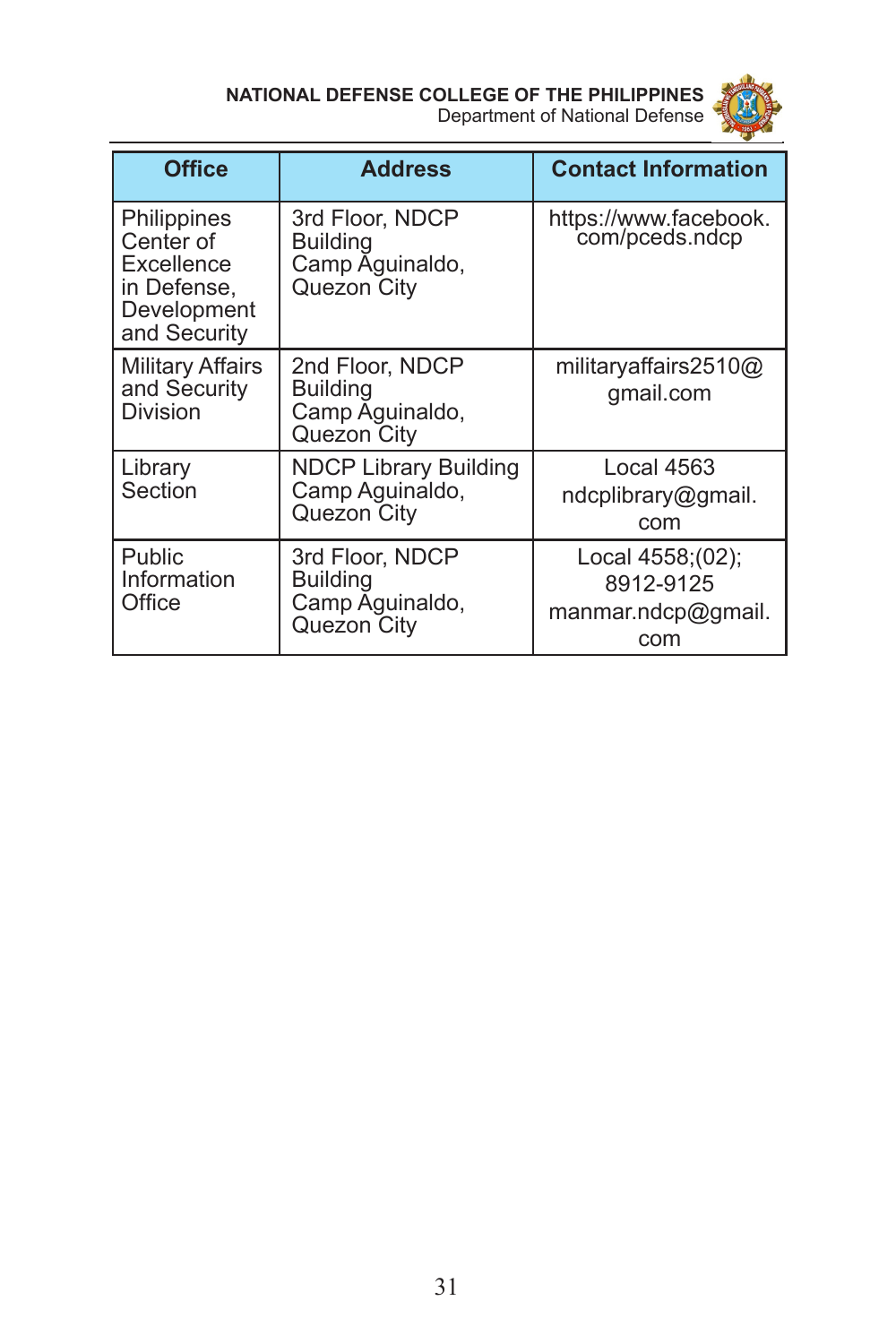

**NATIONAL DEFENSE COLLEGE OF THE PHILIPPINES**  Department of National Defense

Cther Important Contact Information



Address: Ground Floor HPGV Building (Formerly Accelerando), 395 Senator Gil J. Puyat Avenue, 1200 Makati City, Philippines

Email: info@arta.gov.ph complaints@arta.gov.ph

Telephone Numbers: 8478-5091 | 8478-5093 | 8478-5099



Address: Constitution Hills, Batasang Pambansa Complex Diliman 1126 Quezon City

Email: inquiry@csc.gov.ph

Telephone Numbers: 8931-8092 | 8931-7939 | 8931-7935



Address: 25/F Vertis North Corporate Center 1, North Avenue, Quezon City

Email: queries@phcc.gov.ph

Telephone Number: 8771-9722